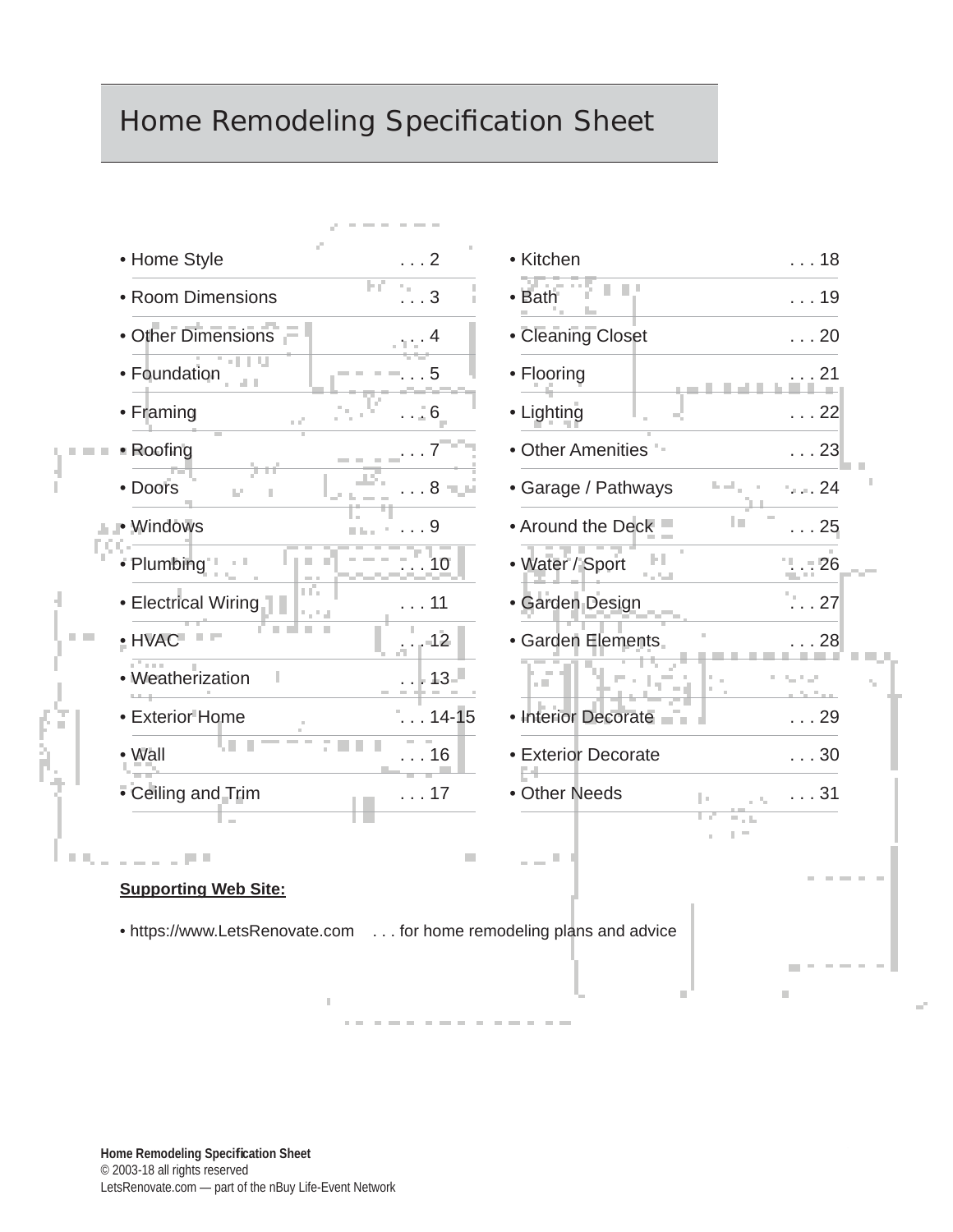### Define Home Style

Link to

http://www.LetsRenovate.com/steps

for information on home styles and rooms

| Levels                 | <b>Type</b>                          |
|------------------------|--------------------------------------|
| One Story              | Description:                         |
| Two Story              | Description:                         |
| Three Story            | Description:                         |
| Split Level            | Description:                         |
| Basement               | Description (cellar or day walk-in): |
| Style Type             | Description:                         |
|                        |                                      |
| <b>Ceiling Heights</b> | <b>Type</b>                          |
| <b>First Floor</b>     | Size:                                |
| Second Floor           | Size:                                |
| Third Floor            | Size:                                |
| Attic                  | Size:                                |
| <b>Basement</b>        | Size:                                |
| Other                  | Size:                                |
| <b>Closets</b>         | <b>Type</b>                          |
| Master Bedroom         | Walk-In<br>Standard<br>Size:         |
| Bedroom 1              | Walk-In<br>Standard<br>Size:         |
| Bedroom 2              | Walk-In<br>Standard<br>Size:         |
| Bedroom 3              | Walk-In<br>Standard<br>Size:         |
| Bedroom 4              | Walk-In<br>Standard<br>Size:         |
| Other                  | Walk-In<br>Standard<br>Size:         |
| Other                  | Walk-In<br>Standard<br>Size:         |
| Other                  | Walk-In<br>Standard<br>Size:         |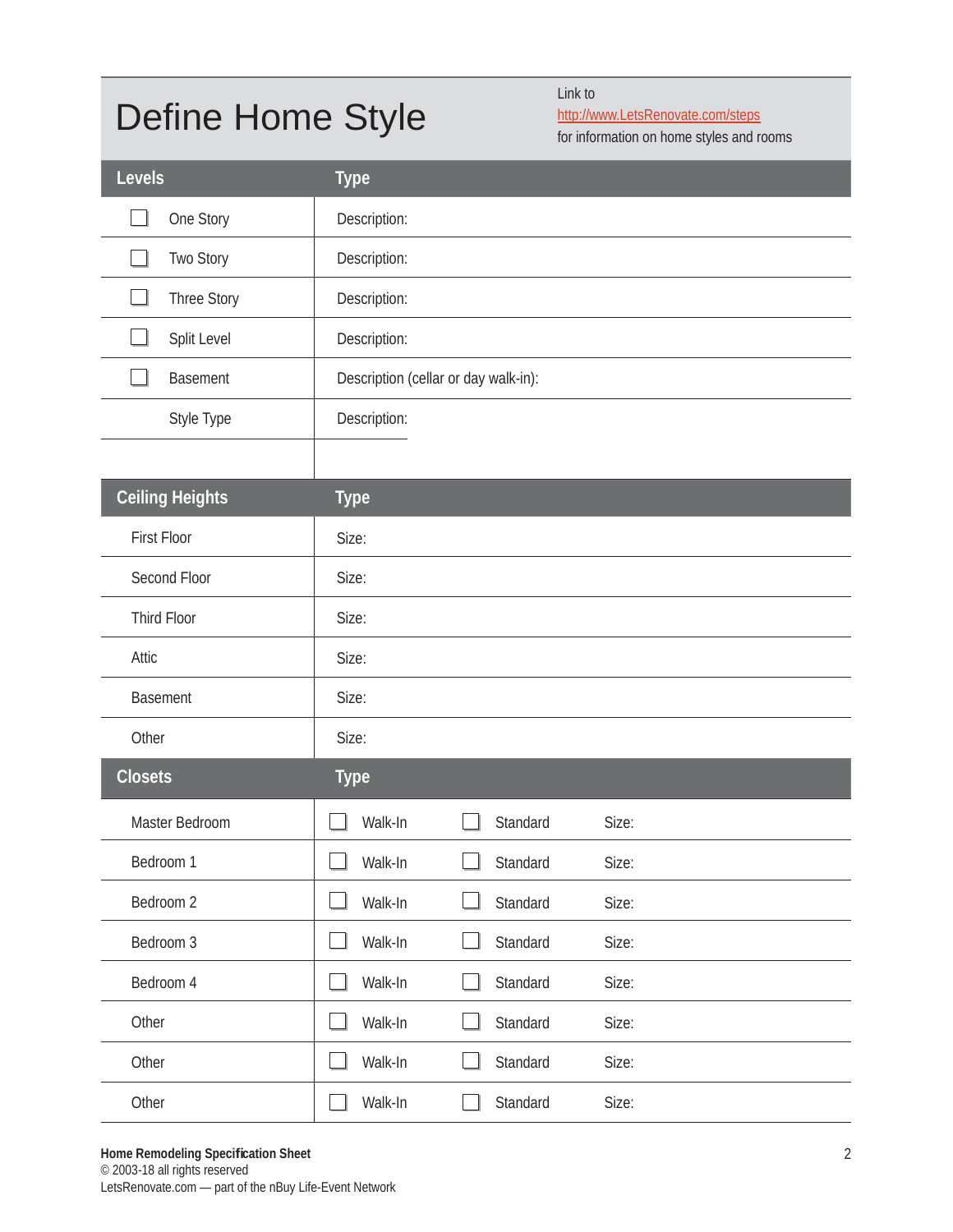#### Room Dimensions

Link to www.LetsRenovate.com/tools

for square footage calculator

| <b>Interior Finished Area</b><br><b>Existing Room Dimension</b> |         |                                      | New Dimension/Sq. Footage |                        |
|-----------------------------------------------------------------|---------|--------------------------------------|---------------------------|------------------------|
| Example Room                                                    | 6 x 10  | 8x10                                 | 10x12                     | 12 x 12 = 144 sq. feet |
| Entry Way / Foyer                                               | 6 x 10  | 8 x 10                               | $10 \times 12$            |                        |
| Living Room                                                     | 10 x 12 | 12 x 12                              | 14 x 14                   |                        |
| Dining Room                                                     | 12 x 12 | 12 x 14                              | 14 x 16                   |                        |
| Kitchen                                                         | 10 x 12 | 12 x 14                              | 14 x 16                   |                        |
| <b>Breakfast</b>                                                | 8 x 10  | 10 x 10                              | 10 x 12                   |                        |
| Solarium                                                        | 8 x 10  | 10 x 10                              | 10 x 12                   |                        |
| Family (Great) Room                                             | 15 x 15 | 18 x 18                              | 21 x 21                   |                        |
| Den / Library                                                   | 10 x 12 | 12 x 12                              | 12 x 14                   |                        |
| Rec / Music Room                                                | 10 x 12 | 12 x 12                              | 12 x 14                   |                        |
| Powder Room                                                     | 5x5     | 6 x 7                                | 7 × 8                     |                        |
| Mud (Laundry) Room                                              | 6 x 6   | 8 x 7                                | 8 x 10                    |                        |
| Storage Room                                                    | 5 x 6   | 7 × 8                                | 9 x 10                    |                        |
| Master Bedroom                                                  | 15 x 15 | 16 x 18                              | 18 x 20                   |                        |
| Master Bath                                                     | 9 x 9   | 10 x 12                              | 12 x 14                   |                        |
| Master Closet                                                   | 5x7     | 8 x 10                               | 12 x 12                   |                        |
| Bedroom 2                                                       | 10 x 12 | 12 x 12                              | 14 x 14                   |                        |
| Bedroom 3                                                       | 10 x 12 | 12 x 12                              | 14 x 14                   |                        |
| Bedroom 4                                                       | 10 x 12 | 12 x 12                              | 14 x 14                   |                        |
| Bedroom 5                                                       | 10 x 12 | 12 x 12                              | 14 x 14                   |                        |
| <b>Bonus Room</b>                                               | 10 x 12 | 12 x 12                              | 14 x 14                   |                        |
| Home Office                                                     | 10 x 12 | 12 x 12                              | 14 x 14                   |                        |
| Play / Exercise / Sewing                                        | 10 x 12 | 12 x 12                              | 14 x 14                   |                        |
| Bath 2                                                          | 5x8     | 5 x 10                               | 6 x 12                    |                        |
| Bath 3                                                          | 5x8     | 5 x 10                               | 6 x 12                    |                        |
| Bath 4                                                          | 5x8     | 5 x 10                               | 6 x 12                    |                        |
| Other: (Hallway Width)                                          |         |                                      |                           |                        |
| Other:                                                          |         |                                      |                           |                        |
| Other:                                                          |         |                                      |                           |                        |
| Other:                                                          |         |                                      |                           |                        |
|                                                                 |         | <b>Sum Calculated Square Footage</b> |                           |                        |
|                                                                 |         |                                      | Add 20% to Subtotal       |                        |
|                                                                 |         |                                      |                           |                        |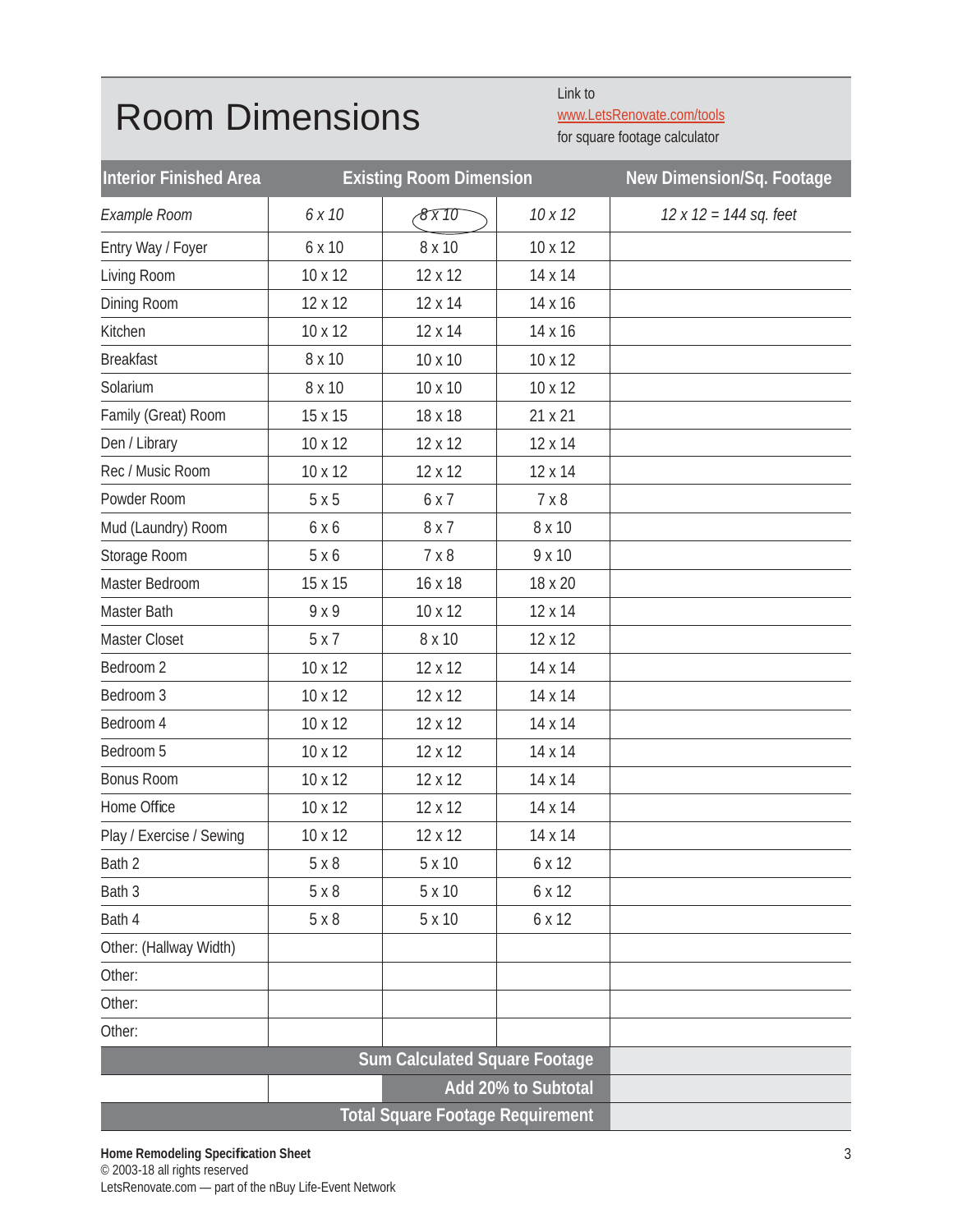#### Other Dimensions

Link to www.LetsRenovate.com/tools

for square footage calculator

| <b>Other Areas</b>    | <b>Finished</b> | <b>Dimension</b>                     | <b>Add Factor</b> | <b>Calculated Square Footage</b> |
|-----------------------|-----------------|--------------------------------------|-------------------|----------------------------------|
| Example Room          |                 | 8 x 10                               | 16 sq. feet       | 96 sq. feet                      |
| Attic                 |                 | X                                    | x 20% if finished |                                  |
| <b>Basement</b>       |                 | $\mathsf X$                          | x 20% if finished |                                  |
| Garage                |                 | $\mathsf X$                          | x 20% if finished |                                  |
| Carport               |                 | $\overline{X}$                       | x 20% if finished |                                  |
| Work Area             |                 | Χ                                    | x 20% if finished |                                  |
| Storage               |                 | $\mathsf{X}$                         | x 20% if finished |                                  |
| Other                 |                 | X                                    | x 20% if finished |                                  |
| Other                 |                 | $\mathsf X$                          | x 20% if finished |                                  |
| Other                 |                 | $\mathsf{X}$                         | x 20% if finished |                                  |
|                       |                 | <b>Sum Calculated Square Footage</b> |                   |                                  |
|                       |                 |                                      |                   |                                  |
| <b>Exterior</b>       |                 | <b>Dimension</b>                     |                   | Calculated Square Footage        |
| Front Porch           |                 |                                      |                   |                                  |
| Walk Way              |                 |                                      |                   |                                  |
| Drive Way             |                 |                                      |                   |                                  |
| Deck                  |                 |                                      |                   |                                  |
| Patio                 |                 |                                      |                   |                                  |
| <b>Screened Porch</b> |                 |                                      |                   |                                  |
| Other                 |                 |                                      |                   |                                  |
| Other                 |                 |                                      |                   |                                  |
| Other                 |                 |                                      |                   |                                  |
| Other                 |                 |                                      |                   |                                  |
|                       |                 | <b>Sum Calculated Square Footage</b> |                   |                                  |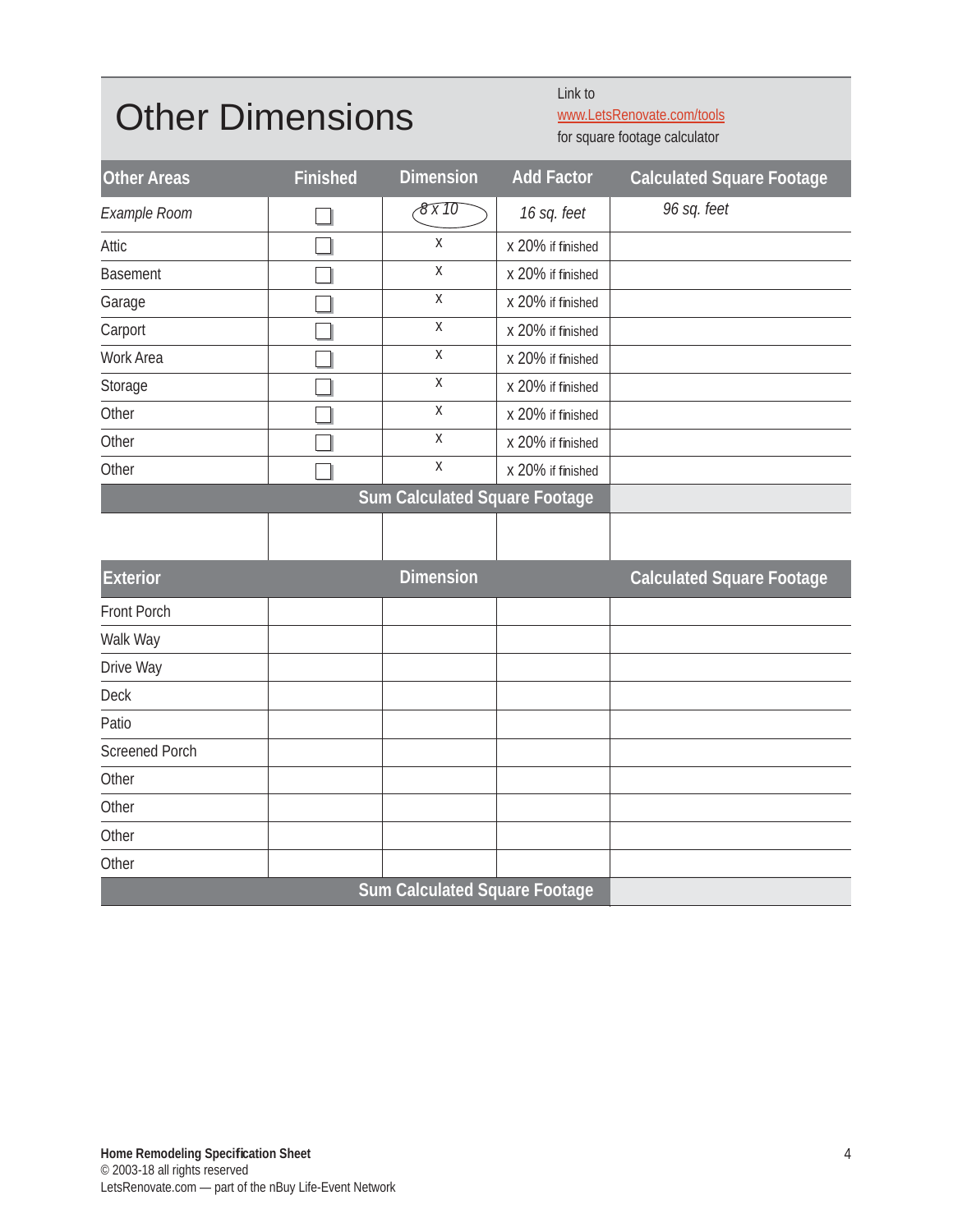#### Foundation

**Foundation Options**

Link to http://www.LetsRenovate.com for information on site foundations

#### $\Box$ **Slab Foundation**

- Least expensive.
- Property must graded relatively flat.
- Consists of poured concrete slap with depth to support interior walls.
- Generally suited for warmer climates.
- To get the foundation up off the ground in wet areas, you may consider a Raised Slab Foundation.
- Raised Slab Foundation consists of reinforced concrete block some 3 feet tall, interior back-filled with sand, and concrete slap poured as the floor system.

#### $\Box$ **Crawlspace Foundation**

- Generally preferred for most homes especially if the lot slopes.
- Allows for utility, and sewage lines under the home.
- Consists of reinforced concrete block some 3 feet tall around the perimeter of the home with structural piers located under load bearing points.



#### **Basement Foundation**

- Most expense type foundation. Can be used as additional working or storage space.
- Find lots that slope up from front to back to avoid excessive fill or steps in the front of the home.
- Define type of basement: walk-out daylight basement or cellar type
- Will your basement be finished or unfinished.



#### **Chimney**

- Describe type of chimney and number based on the number of open fireplaces in your home.
- Note that gas-only fireplaces do not require a chimney.

#### $\Box$ **Termite Infestation**

• Test your foundation for termites. Eradicate any infestations prior to laying your foundation.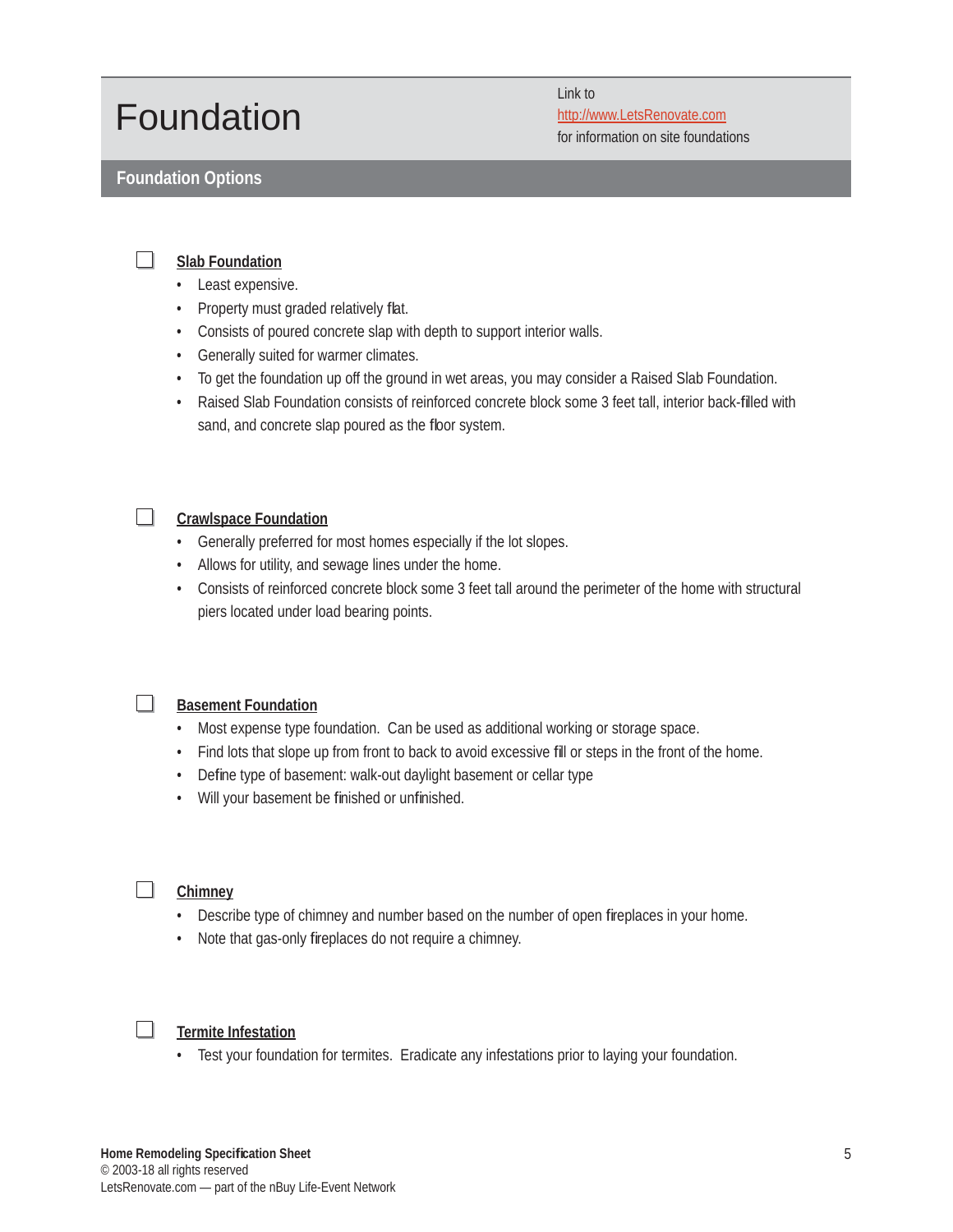#### Framing

#### **Type Framing**

Link to http://www.LetsRenovate.com for information on framing

#### $\Box$ **Wood Framing**

- Wood framing most commonly used in home construction.
- Plenty of skilled contractors with wood framing experience.
- Can be easily cut and fitted.
- Preferable for interior design when hanging fixtures and decorations.
- $\Box$

#### **Steel Framing**

- Steel framing growing in popularity, especially in tornado and hurricane prone areas.
- Stronger than wood. Can withstand some wind surges.
- Resistant to fire, mildew and molds, and wood-eating insects.
- Geometrically perfect for corners and window/door frames.
- Skilled contractors may be limited in your area.

#### $\mathcal{L}^{\mathcal{A}}$  . **Framing Considerations**

Once the framing starts, it can become very expensive for a structural change. It is very important that you plan your renovation project up-front before framing:

See size dimensions page 2

- Plan for all doors.
- Plan for all windows.
- Plan for all closets and ample storage areas.
- Plan for all room dimensions.
- Plan for all fireplaces
- Plan for all outside venting systems
- Plan for all stairways and home entry.
- Inspect spacing for HVAC, plumbing, and utility lines.

more information at: http://www.LetsRenovate.com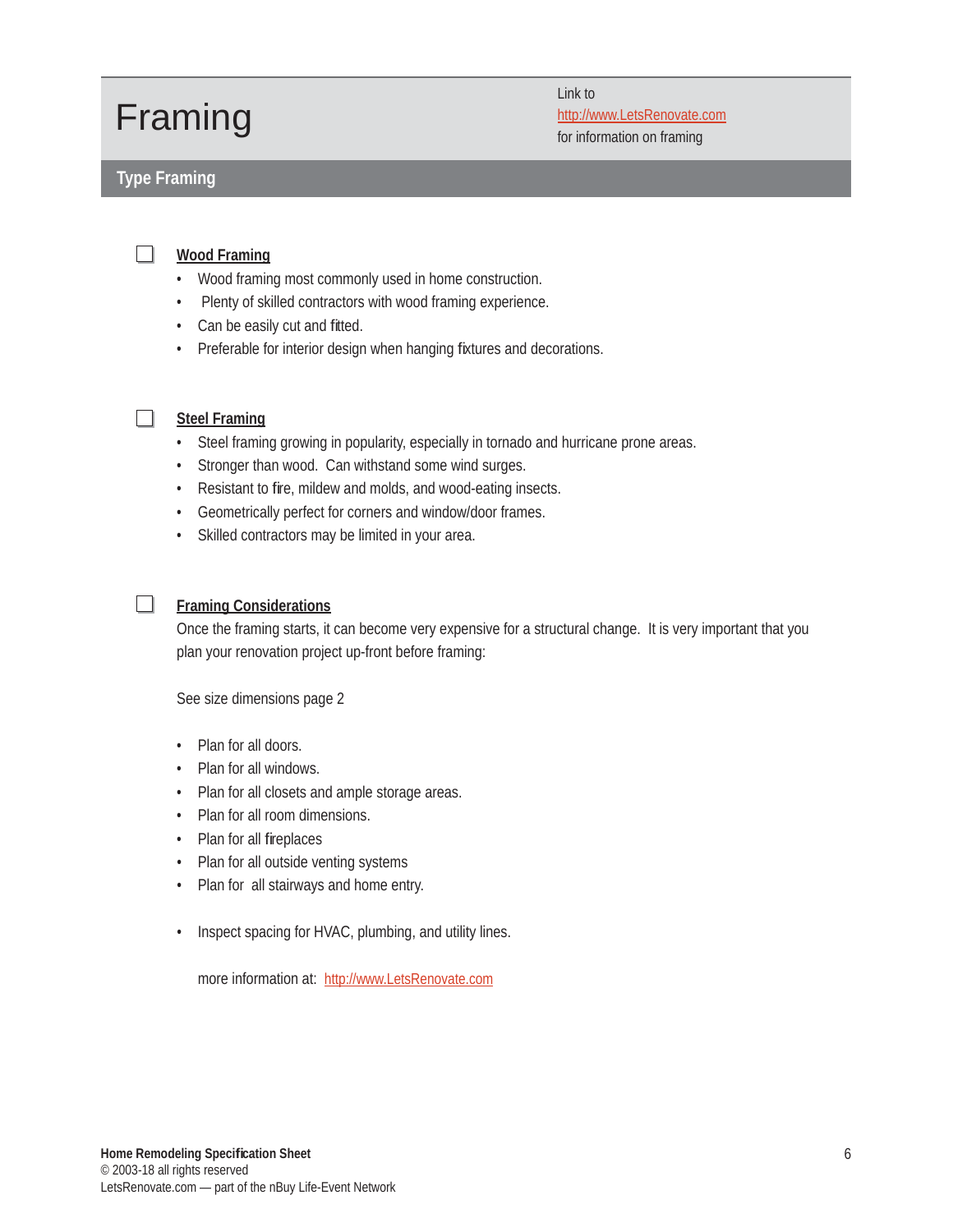### Roofing

Link to

http://www.LetsRenovate.com/exterior/

for roofing information and products

| <b>Select Roofing</b>      | <b>Type</b>  |
|----------------------------|--------------|
| Cedar Shingles             | Description: |
| <b>Asphalt Shingles</b>    | Description: |
| Metal Roofing              | Description: |
| Ceramic Tiles              | Description: |
| Other                      | Description: |
| Solar System               | <b>Type</b>  |
| Yes                        | Description: |
|                            |              |
| Other Weather System       | Description: |
|                            |              |
| Rain Removal Systems       | <b>Type</b>  |
| <b>Gutter Systems</b>      | Description: |
|                            |              |
| Spouts / Guards            | Description: |
|                            |              |
| <b>Other Roofing Needs</b> |              |
|                            | Description: |
|                            |              |
|                            | Description: |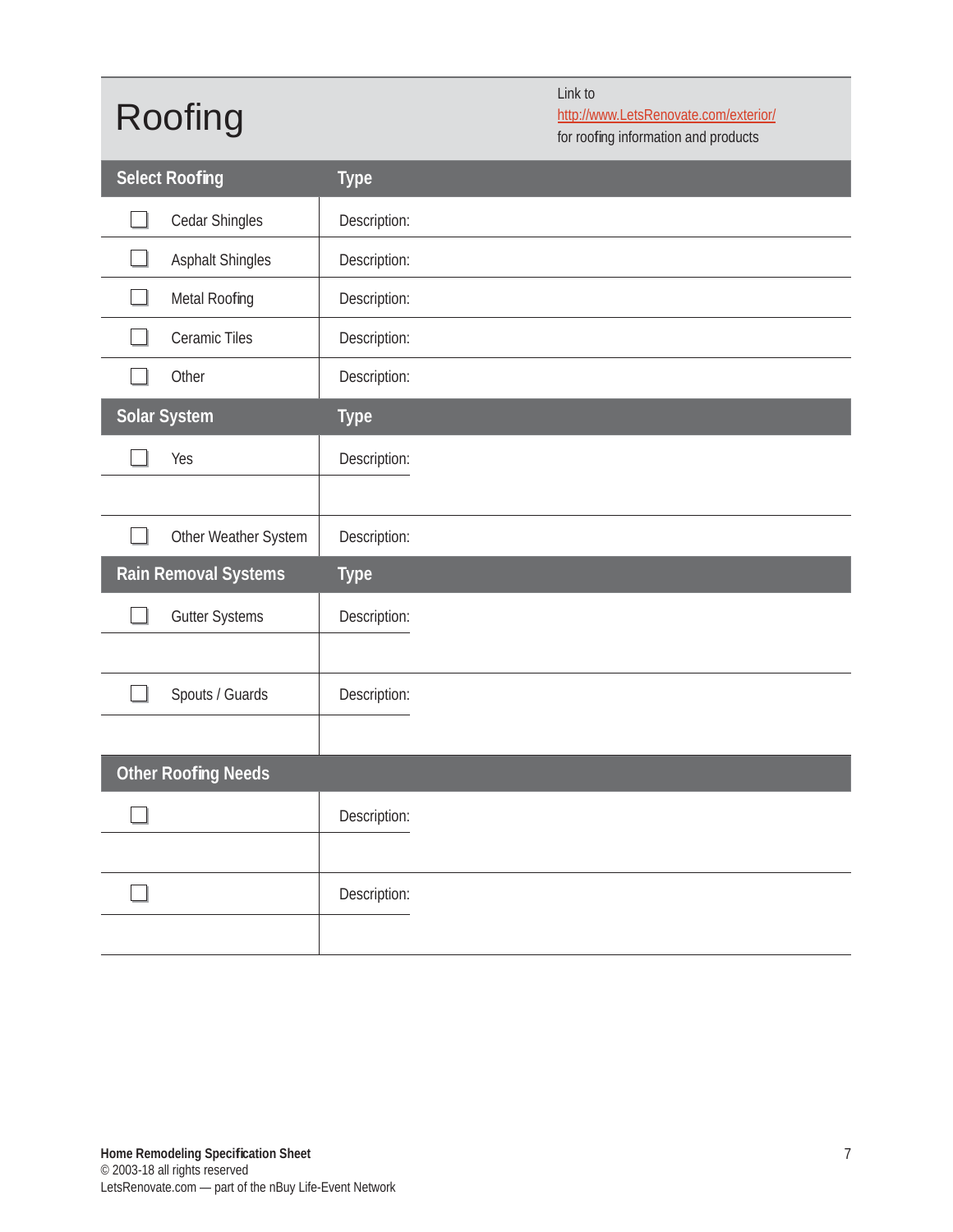Doors

Link to www.LetsRenovate.com/plans/doors.html for door ideas and products

|                            | Floor / Location | Door Type    | <b>Descriptive Comments</b>           |
|----------------------------|------------------|--------------|---------------------------------------|
| Example Room               | 1st Floor / Rear | French Doors | Elegant White, JKL Company, Model 44r |
| Entry Way / Foyer          |                  |              |                                       |
| Hall                       |                  |              |                                       |
| Living Room                |                  |              |                                       |
| Dining Room                |                  |              |                                       |
| Kitchen                    |                  |              |                                       |
| <b>Breakfast</b>           |                  |              |                                       |
| Solarium                   |                  |              |                                       |
| Family (Great) Room        |                  |              |                                       |
| Den / Library              |                  |              |                                       |
| Rec / Music Room           |                  |              |                                       |
| Powder Room                |                  |              |                                       |
| Mud (Laundry) Room         |                  |              |                                       |
| Storage Room               |                  |              |                                       |
| Master Bed                 |                  |              |                                       |
| Master Bath                |                  |              |                                       |
| Master Closet              |                  |              |                                       |
| Bedroom 2                  |                  |              |                                       |
| Bedroom 3                  |                  |              |                                       |
| Bedroom 4                  |                  |              |                                       |
| Bedroom 5                  |                  |              |                                       |
| <b>Bonus Room</b>          |                  |              |                                       |
| <b>Connecting Hallways</b> |                  |              |                                       |
| Home Office                |                  |              |                                       |
| Play / Exercise / Sewing   |                  |              |                                       |
| Bath 2                     |                  |              |                                       |
| Bath 3                     |                  |              |                                       |
| Bath 4                     |                  |              |                                       |
|                            |                  |              |                                       |
|                            |                  |              |                                       |
| Basement                   |                  |              |                                       |
| Attic                      |                  |              |                                       |
| Garage                     |                  |              |                                       |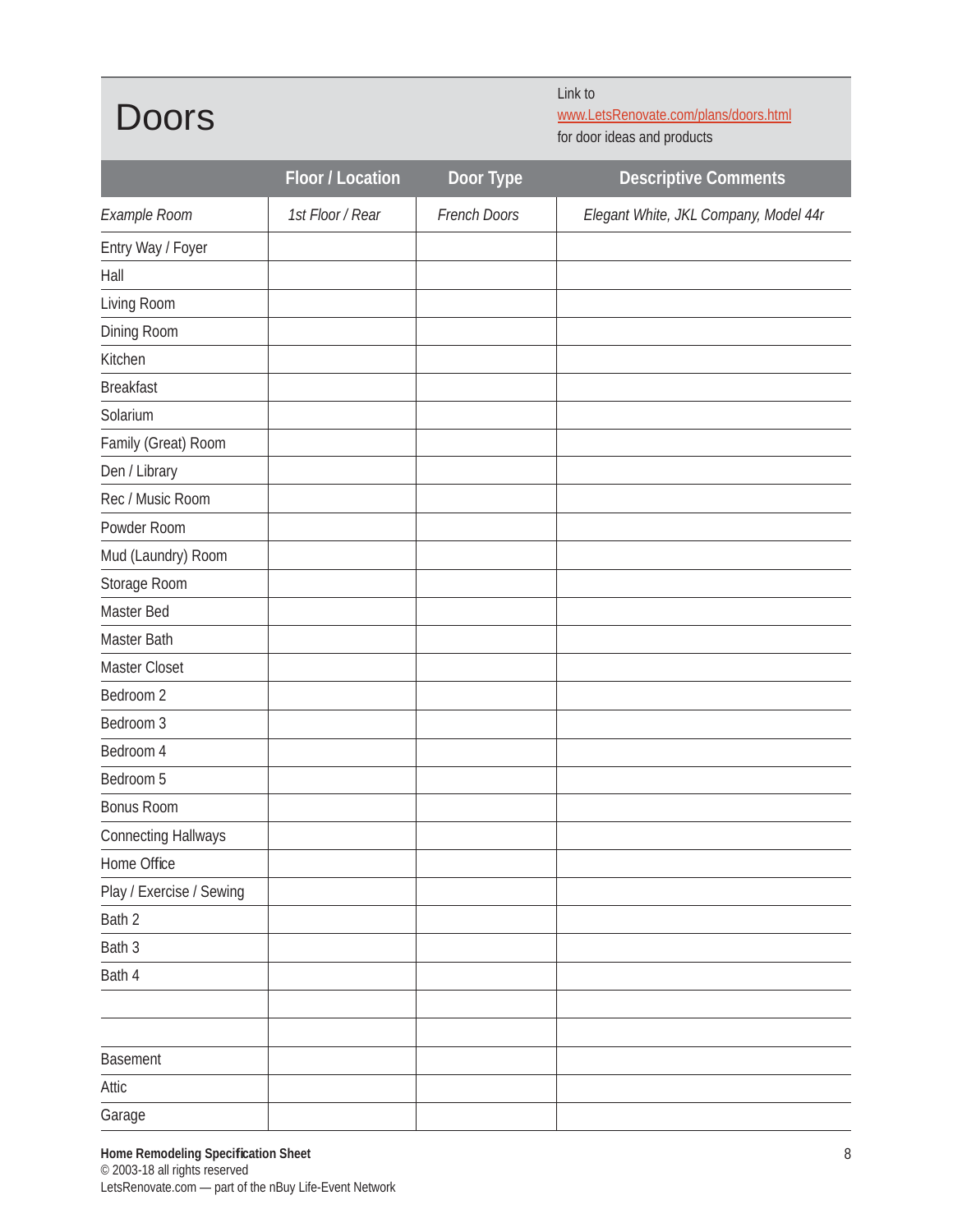#### Windows

Link to

www.LetsRenovate.com/plans/doors.html

for window ideas and products

|                            | Floor / Location | <b>Window Type</b> | <b>Descriptive Comments</b>         |
|----------------------------|------------------|--------------------|-------------------------------------|
| Example Room               | 1st Floor / Rear | <b>Bay Window</b>  | Filter Pane, ABC Company, Model XJK |
| Entry Way / Foyer          |                  |                    |                                     |
| Hall                       |                  |                    |                                     |
| Living Room                |                  |                    |                                     |
| Dining Room                |                  |                    |                                     |
| Kitchen                    |                  |                    |                                     |
| <b>Breakfast</b>           |                  |                    |                                     |
| Solarium                   |                  |                    |                                     |
| Family (Great) Room        |                  |                    |                                     |
| Den / Library              |                  |                    |                                     |
| Rec / Music Room           |                  |                    |                                     |
| Powder Room                |                  |                    |                                     |
| Mud (Laundry) Room         |                  |                    |                                     |
| Storage Room               |                  |                    |                                     |
| Master Bed                 |                  |                    |                                     |
| Master Bath                |                  |                    |                                     |
| Master Closet              |                  |                    |                                     |
| Bedroom 2                  |                  |                    |                                     |
| Bedroom 3                  |                  |                    |                                     |
| Bedroom 4                  |                  |                    |                                     |
| Bedroom 5                  |                  |                    |                                     |
| <b>Bonus Room</b>          |                  |                    |                                     |
| <b>Connecting Hallways</b> |                  |                    |                                     |
| Home Office                |                  |                    |                                     |
| Play / Exercise / Sewing   |                  |                    |                                     |
| Bath 2                     |                  |                    |                                     |
| Bath 3                     |                  |                    |                                     |
| Bath 4                     |                  |                    |                                     |
|                            |                  |                    |                                     |
|                            |                  |                    |                                     |
| <b>Basement</b>            |                  |                    |                                     |
| Attic                      |                  |                    |                                     |
| Garage                     |                  |                    |                                     |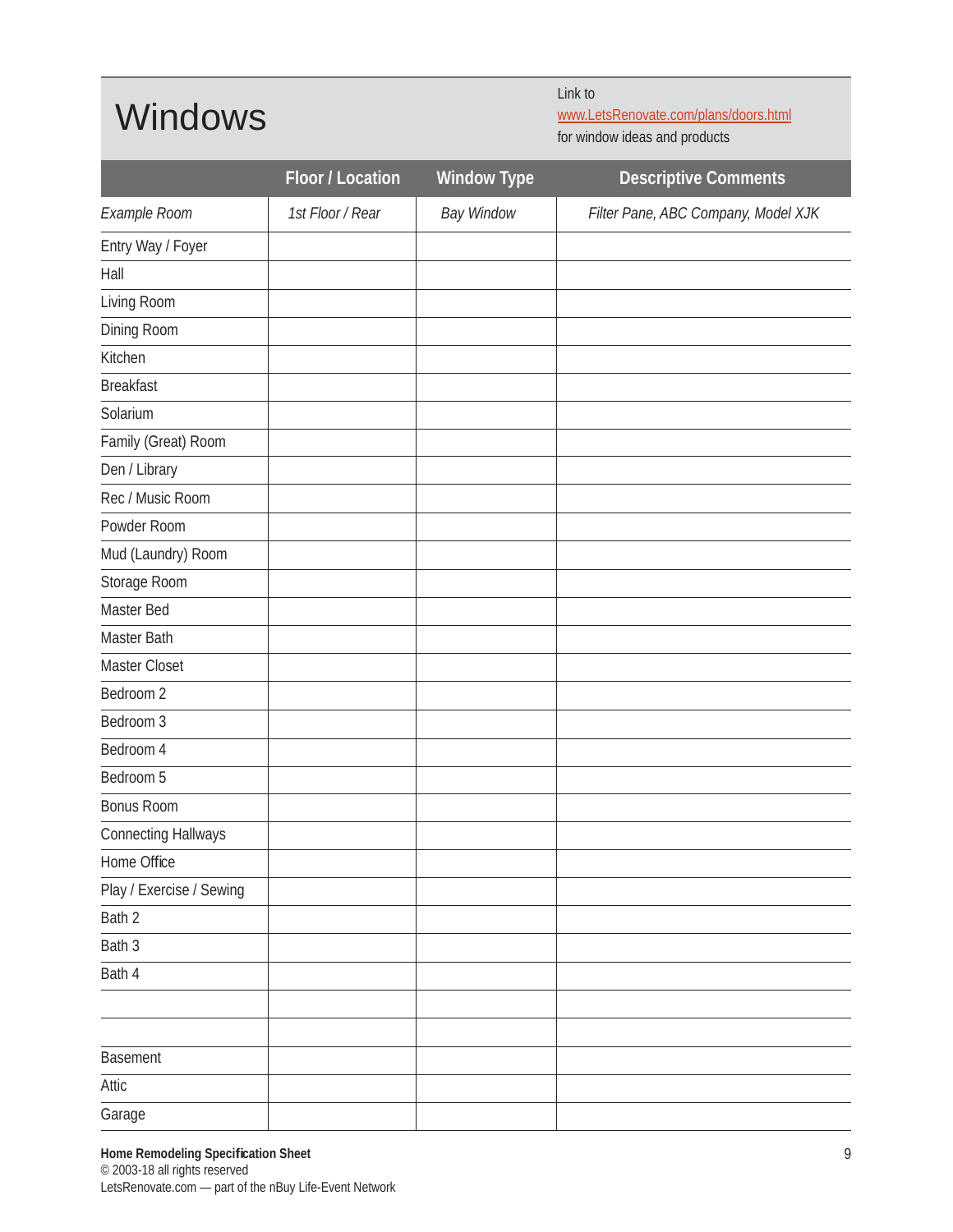#### Plumbing

Link to

www.LetsRenovate.com/plans/room.html for plumbing information

|                            | Floor / Location | Check, if Yes           | <b>Descriptive Comments</b>          |
|----------------------------|------------------|-------------------------|--------------------------------------|
| Example Room               | 1st Floor / Rear | $\overline{\mathbf{X}}$ | utility sink in the southwest corner |
| Entry Way / Foyer          |                  |                         |                                      |
| Hall                       |                  |                         |                                      |
| Living Room                |                  |                         |                                      |
| Dining Room                |                  |                         |                                      |
| Kitchen                    |                  |                         |                                      |
| <b>Breakfast</b>           |                  |                         |                                      |
| Solarium                   |                  |                         |                                      |
| Family (Great) Room        |                  |                         |                                      |
| Den / Library              |                  |                         |                                      |
| Rec / Music Room           |                  |                         |                                      |
| Powder Room                |                  |                         |                                      |
| Mud (Laundry) Room         |                  |                         |                                      |
| Storage Room               |                  |                         |                                      |
| Master Bed                 |                  |                         |                                      |
| Master Bath                |                  |                         |                                      |
| Master Closet              |                  |                         |                                      |
| Bedroom 2                  |                  |                         |                                      |
| Bedroom 3                  |                  |                         |                                      |
| Bedroom 4                  |                  |                         |                                      |
| Bedroom 5                  |                  |                         |                                      |
| <b>Bonus Room</b>          |                  |                         |                                      |
| <b>Connecting Hallways</b> |                  |                         |                                      |
| Home Office                |                  | $\Box$                  |                                      |
| Play / Exercise / Sewing   |                  |                         |                                      |
| Bath 2                     |                  |                         |                                      |
| Bath 3                     |                  |                         |                                      |
| Bath 4                     |                  |                         |                                      |
| Water Heater               |                  |                         |                                      |
|                            |                  |                         |                                      |
| Basement                   |                  |                         |                                      |
| Attic                      |                  |                         |                                      |
| Garage                     |                  |                         |                                      |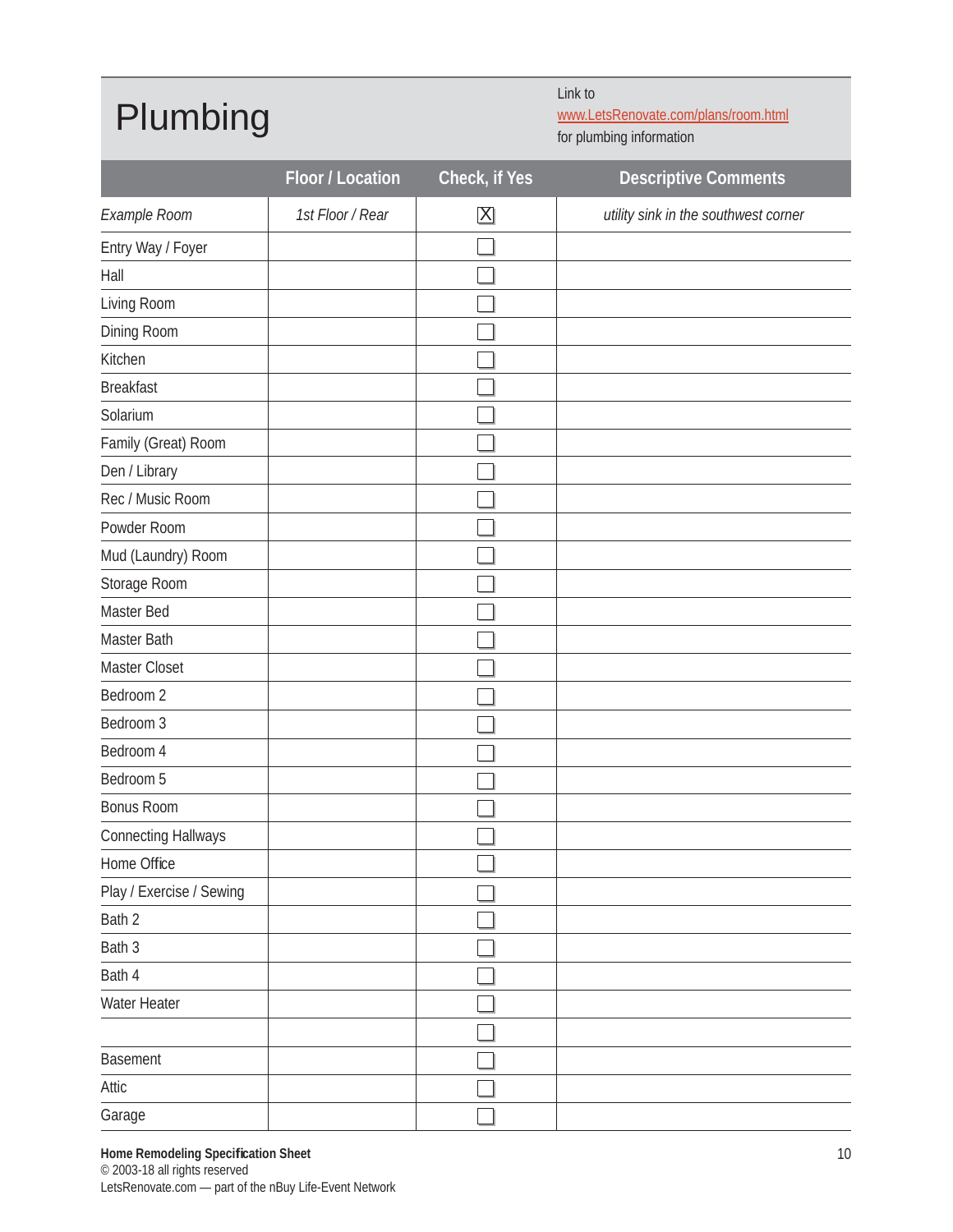#### Electrical Wiring

Link to

www.LetsRenovate.com/plans/room.html

on ideas for home wiring and lighting

|                            | Floor / Location | <b>Special Need</b>     | <b>Descriptive Comments</b>    |
|----------------------------|------------------|-------------------------|--------------------------------|
| Example Room               | 1st Floor / Rear | $\overline{\mathsf{X}}$ | Home Entertainment, South Wall |
| Entry Way / Foyer          |                  |                         |                                |
| Hall                       |                  |                         |                                |
| Living Room                |                  |                         |                                |
| Dining Room                |                  |                         |                                |
| Kitchen                    |                  |                         |                                |
| <b>Breakfast</b>           |                  |                         |                                |
| Solarium                   |                  |                         |                                |
| Family (Great) Room        |                  |                         |                                |
| Den / Library              |                  |                         |                                |
| Rec / Music Room           |                  |                         |                                |
| Powder Room                |                  |                         |                                |
| Mud (Laundry) Room         |                  |                         |                                |
| Storage Room               |                  |                         |                                |
| Master Bed                 |                  |                         |                                |
| Master Bath                |                  |                         |                                |
| Master Closet              |                  |                         |                                |
| Bedroom 2                  |                  |                         |                                |
| Bedroom 3                  |                  |                         |                                |
| Bedroom 4                  |                  |                         |                                |
| Bedroom 5                  |                  |                         |                                |
| <b>Bonus Room</b>          |                  |                         |                                |
| <b>Connecting Hallways</b> |                  |                         |                                |
| Home Office                |                  | П                       |                                |
| Play / Exercise / Sewing   |                  |                         |                                |
| Bath 2                     |                  |                         |                                |
| Bath 3                     |                  |                         |                                |
| Bath 4                     |                  |                         |                                |
|                            |                  |                         |                                |
|                            |                  |                         |                                |
| Basement                   |                  |                         |                                |
| Attic                      |                  |                         |                                |
| Garage                     |                  |                         |                                |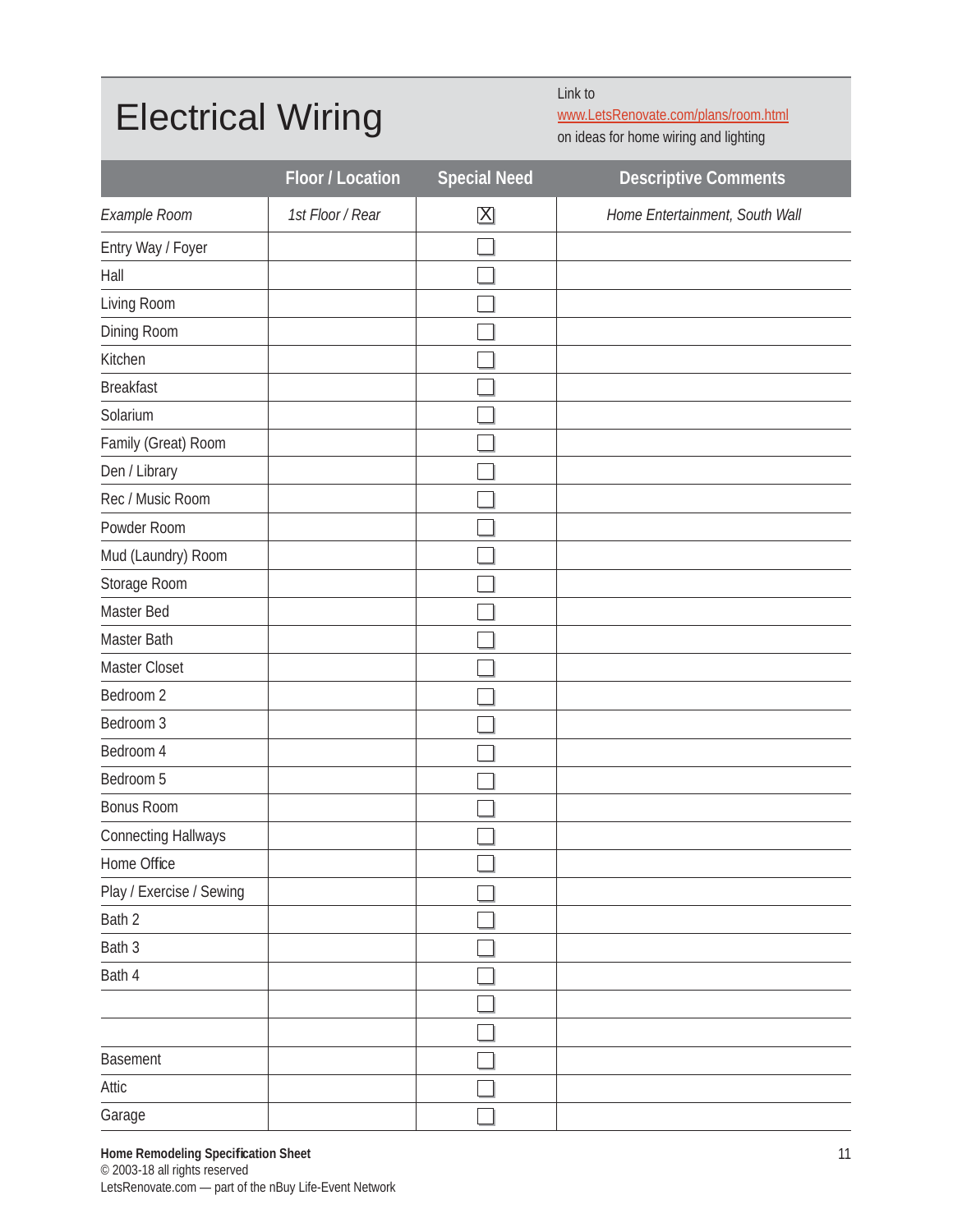## HVAC

Link to www.LetsRenovate.com/attic/

for heating and cooling information

|                     | <b>Heating Systems</b>     | <b>Type</b>  |
|---------------------|----------------------------|--------------|
|                     | Electrical                 | Description: |
|                     | Natural Gas                | Description: |
|                     | Oil                        | Description: |
|                     | Geothermal                 | Description: |
|                     | Wood / Coal                | Description: |
|                     | <b>Cooling Systems</b>     | <b>Type</b>  |
|                     | Central Air System         | Description: |
|                     | Central Pump               | Description: |
|                     | Room Units                 | Description: |
|                     | <b>Alternative Systems</b> | <b>Type</b>  |
|                     | Solar                      | Description: |
|                     | Wind                       | Description: |
|                     | Other                      | Description: |
|                     | <b>Control Systems</b>     | <b>Type</b>  |
|                     | Programmable               | Description: |
|                     | Other                      | Description: |
|                     | <b>Air Quality Systems</b> | <b>Type</b>  |
|                     | Humidifier                 | Description: |
|                     | Dehumidifier               | Description: |
| <b>Distribution</b> |                            | <b>Type</b>  |
|                     | Duct System                | Description: |
|                     | Radiator                   | Description: |
|                     | Other                      | Description: |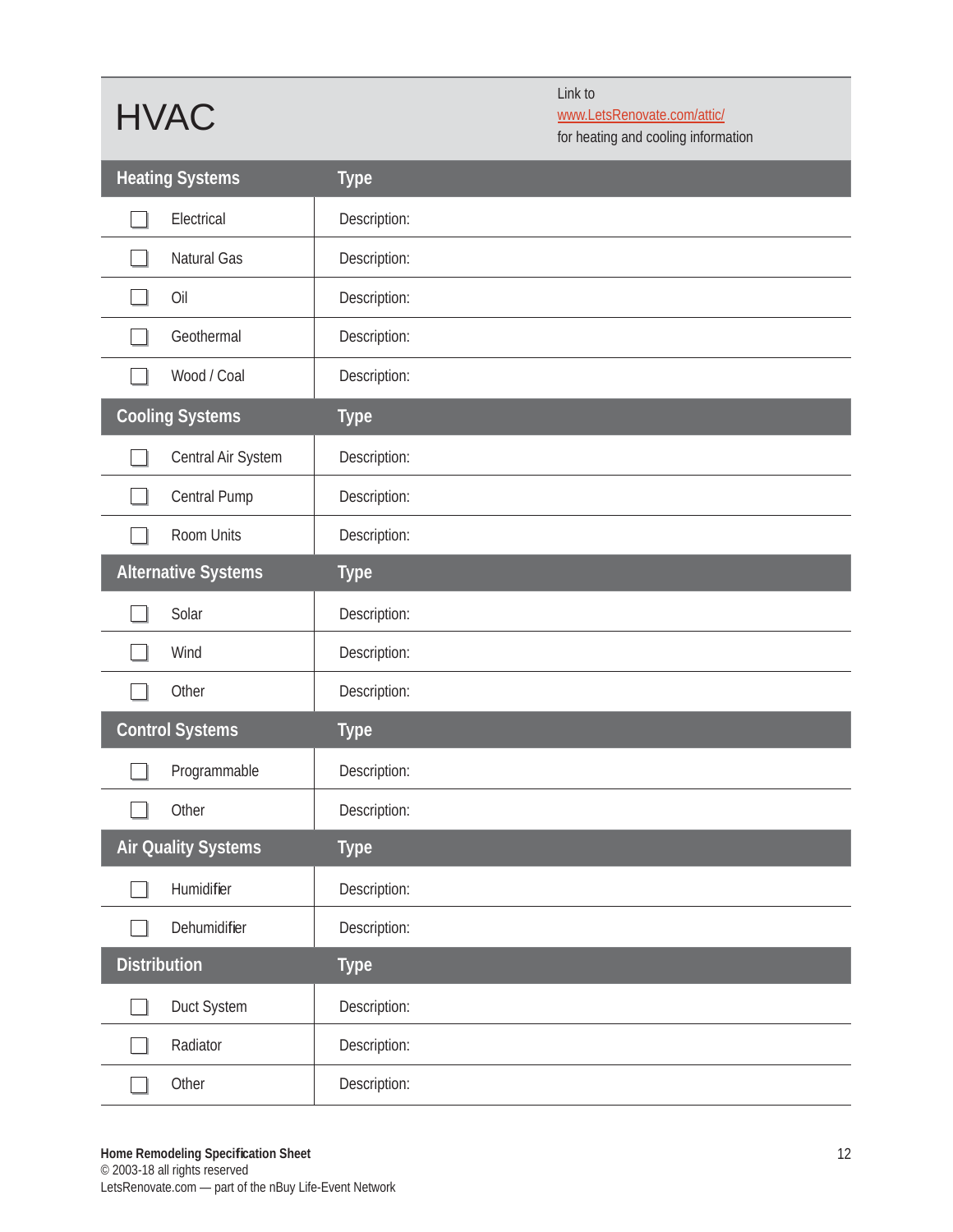#### **Weatherization**

Link to

www.LetsRenovate.com/attic/

for information on weatherization

| <b>Insulation / Weatherization</b> | <b>Type</b>            |
|------------------------------------|------------------------|
| <b>Fiber Glass</b>                 | Description:           |
| Spray Form                         | Description:           |
| Other                              | Description:           |
| Weather Stripping                  | Description:           |
| Other                              | Description:           |
| <b>Insulation Projects</b>         | <b>Type</b>            |
| <b>Unfinished Attic</b>            | Description (R-Value): |
| <b>Finished Attic</b>              | Description (R-Value): |
| <b>Basement Walls</b>              | Description (R-Value): |
| <b>Cathedral Ceilings</b>          | Description (R-Value): |
| Crawlspace Heated                  | Description (R-Value): |
| <b>Under Crawlspace</b>            | Description (R-Value): |
| <b>Exterior Walls</b>              | Description (R-Value): |
| Floors                             | Description (R-Value): |
| <b>Foundation Walls</b>            | Description (R-Value): |
| <b>Under Slab</b>                  | Description (R-Value): |
| <b>HVAC Ducts</b>                  | Description (R-Value): |
| Interior Noise Control             | Description (R-Value): |
| Water Heater                       | Description (R-Value): |
| Other                              | Description (R-Value): |
| Other                              | Description (R-Value): |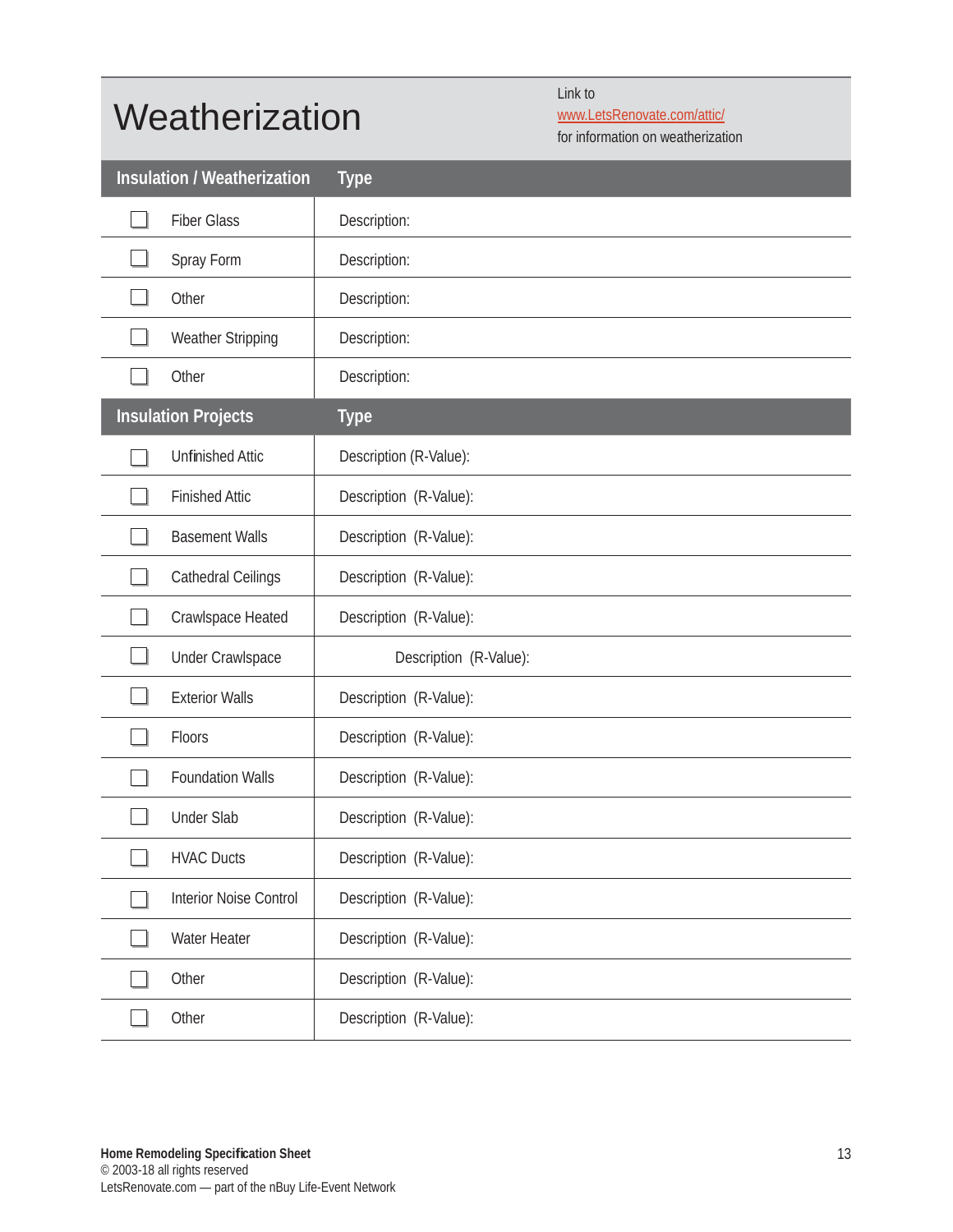### Exterior Home

Link to

www.LetsRenovate.com/exterior/

for information on exterior home

| <b>Front Facing</b>   | <b>Type</b>  |
|-----------------------|--------------|
| Vinyl / Aluminum      | Description: |
| Wood Shingles / Panel | Description: |
| <b>Brick Facing</b>   | Description: |
| Stone / Masonry       | Description: |
| <b>Shutters</b>       | Description: |
| Decor                 | Description: |
| Other                 | Description: |
| <b>Side Facing</b>    | <b>Type</b>  |
| Vinyl / Aluminum      | Description: |
| Wood Shingles / Panel | Description: |
| <b>Brick Facing</b>   | Description: |
| Stone / Masonry       | Description: |
| <b>Shutters</b>       | Description: |
| Decor                 | Description: |
| Other                 | Description: |
| <b>Rear Facing</b>    | <b>Type</b>  |
| Vinyl / Aluminum      | Description: |
| Wood Shingles / Panel | Description: |
| <b>Brick Facing</b>   | Description: |
| Stone / Masonry       | Description: |
| <b>Shutters</b>       | Description: |
| Decor                 | Description: |
| Other                 | Description: |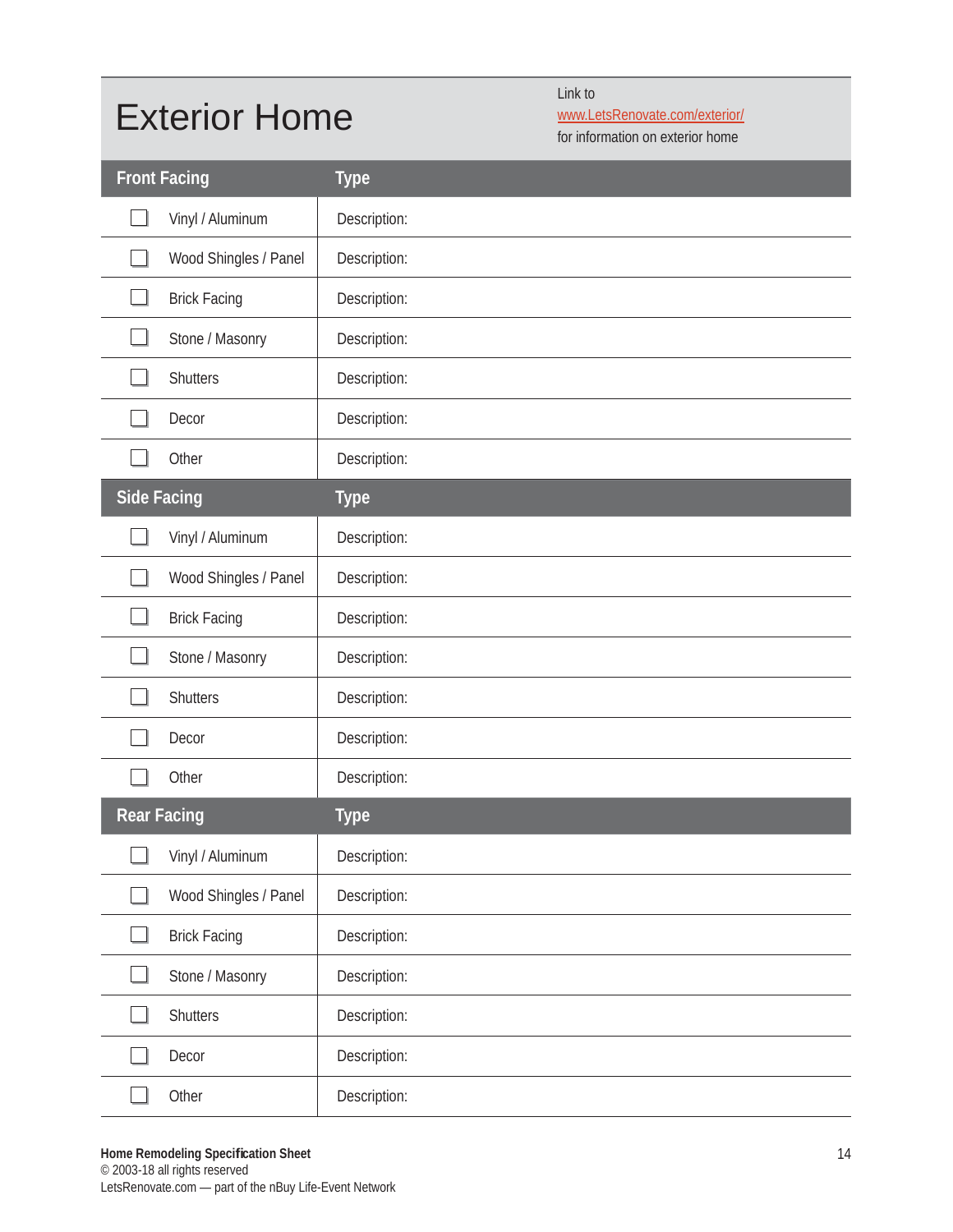#### Exterior Home (con't.)

Link to

www.LetsRenovate.com/exterior/

for information on exterior home

| <b>Detached Garage</b> | <b>Type</b>  |
|------------------------|--------------|
| Vinyl / Aluminum       | Description: |
| Wood Shingles / Panel  | Description: |
| <b>Brick Facing</b>    | Description: |
| Stone / Masonry        | Description: |
| <b>Shutters</b>        | Description: |
| Decor                  | Description: |
| Other                  | Description: |
| Shed / Out Building    | <b>Type</b>  |
| Vinyl / Aluminum       | Description: |
| Wood Shingles / Panel  | Description: |
| <b>Brick Facing</b>    | Description: |
| Stone / Masonry        | Description: |
| <b>Shutters</b>        | Description: |
| Decor                  | Description: |
| Other                  | Description: |
| <b>Other Structure</b> | <b>Type</b>  |
| Vinyl / Aluminum       | Description: |
| Wood Shingles / Panel  | Description: |
| <b>Brick Facing</b>    | Description: |
| Stone / Masonry        | Description: |
| <b>Shutters</b>        | Description: |
| Decor                  | Description: |
| Other                  | Description: |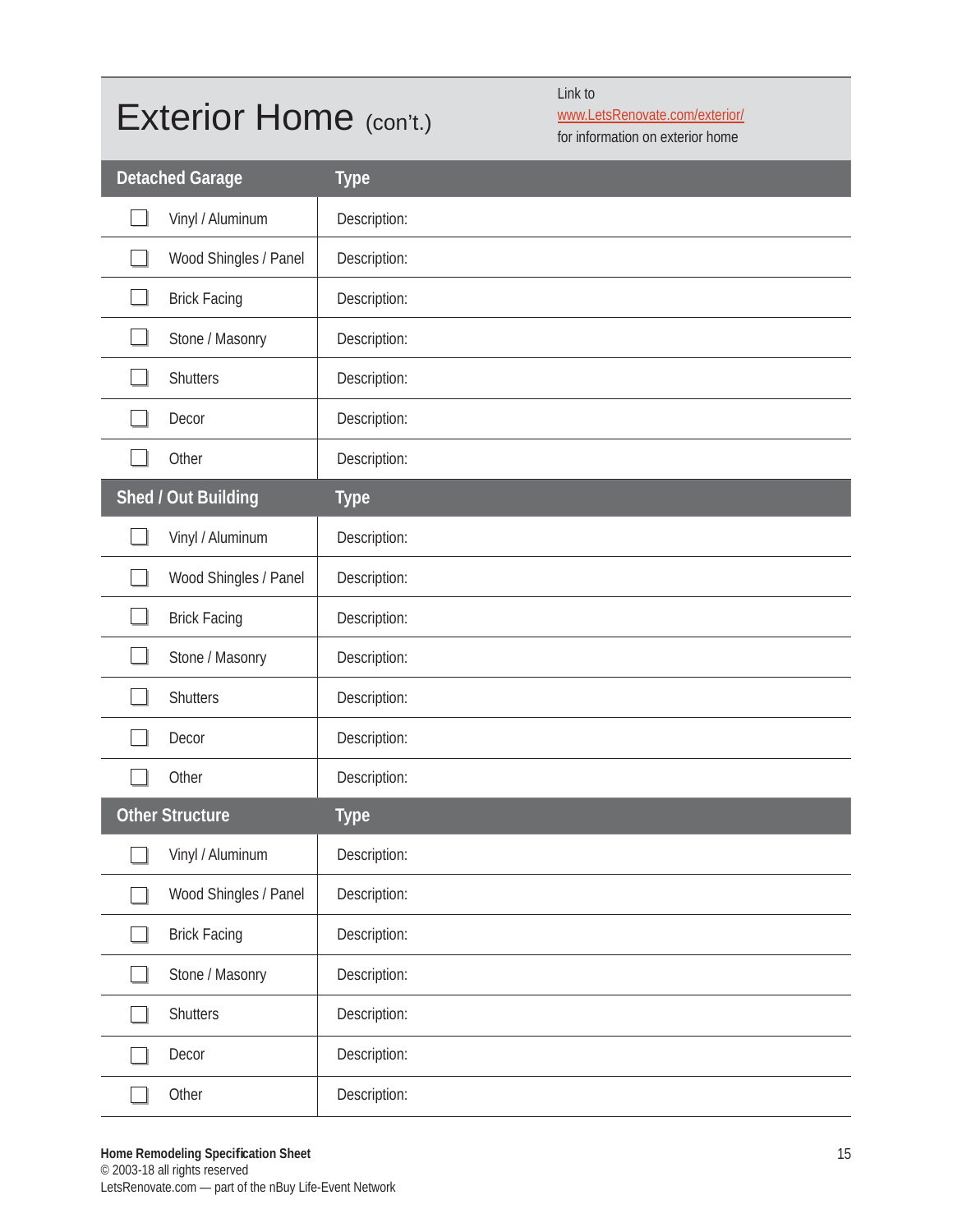**Walls** 

Link to www.LetsRenovate.com/plans/walls.html for wall decorating ideas

|                            | Floor / Location | <b>Project Type</b> | <b>Descriptive Comments</b>          |
|----------------------------|------------------|---------------------|--------------------------------------|
| Example Room               | 1st Floor / Rear | Wall Paper Print    | Outside Wall, ABC Company, Model XJK |
| Entry Way / Foyer          |                  |                     |                                      |
| Hall                       |                  |                     |                                      |
| Living Room                |                  |                     |                                      |
| Dining Room                |                  |                     |                                      |
| Kitchen                    |                  |                     |                                      |
| <b>Breakfast</b>           |                  |                     |                                      |
| Solarium                   |                  |                     |                                      |
| Family (Great) Room        |                  |                     |                                      |
| Den / Library              |                  |                     |                                      |
| Rec / Music Room           |                  |                     |                                      |
| Powder Room                |                  |                     |                                      |
| Mud (Laundry) Room         |                  |                     |                                      |
| Storage Room               |                  |                     |                                      |
| Master Bed                 |                  |                     |                                      |
| Master Bath                |                  |                     |                                      |
| Master Closet              |                  |                     |                                      |
| Bedroom 2                  |                  |                     |                                      |
| Bedroom 3                  |                  |                     |                                      |
| Bedroom 4                  |                  |                     |                                      |
| Bedroom 5                  |                  |                     |                                      |
| <b>Bonus Room</b>          |                  |                     |                                      |
| <b>Connecting Hallways</b> |                  |                     |                                      |
| Home Office                |                  |                     |                                      |
| Play / Exercise / Sewing   |                  |                     |                                      |
| Bath 2                     |                  |                     |                                      |
| Bath 3                     |                  |                     |                                      |
| Bath 4                     |                  |                     |                                      |
|                            |                  |                     |                                      |
|                            |                  |                     |                                      |
| Basement                   |                  |                     |                                      |
| Attic                      |                  |                     |                                      |
| Garage                     |                  |                     |                                      |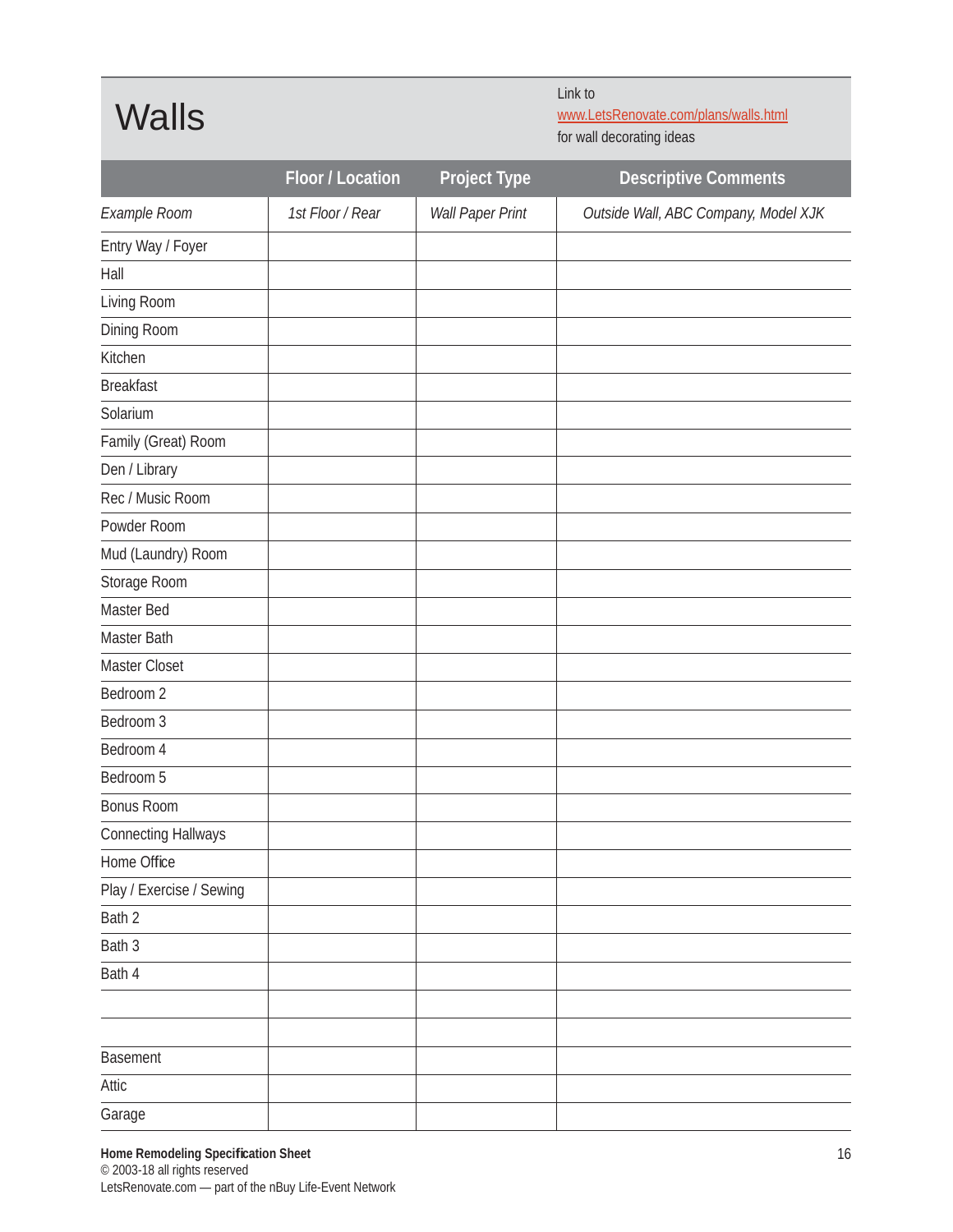#### Ceilings and Trim

Link to

www.LetsRenovate.com/plans/walls.html for ceiling and trim

|                            | Floor / Location | Project Type | <b>Descriptive Comments</b> |
|----------------------------|------------------|--------------|-----------------------------|
| Example Room               | 1st Floor / Rear | Tray Ceiling | MNO Company                 |
| Entry Way / Foyer          |                  |              |                             |
| Hall                       |                  |              |                             |
| Living Room                |                  |              |                             |
| Dining Room                |                  |              |                             |
| Kitchen                    |                  |              |                             |
| <b>Breakfast</b>           |                  |              |                             |
| Solarium                   |                  |              |                             |
| Family (Great) Room        |                  |              |                             |
| Den / Library              |                  |              |                             |
| Rec / Music Room           |                  |              |                             |
| Powder Room                |                  |              |                             |
| Mud (Laundry) Room         |                  |              |                             |
| Storage Room               |                  |              |                             |
| Master Bed                 |                  |              |                             |
| Master Bath                |                  |              |                             |
| Master Closet              |                  |              |                             |
| Bedroom 2                  |                  |              |                             |
| Bedroom 3                  |                  |              |                             |
| Bedroom 4                  |                  |              |                             |
| Bedroom 5                  |                  |              |                             |
| <b>Bonus Room</b>          |                  |              |                             |
| <b>Connecting Hallways</b> |                  |              |                             |
| Home Office                |                  |              |                             |
| Play / Exercise / Sewing   |                  |              |                             |
| Bath 2                     |                  |              |                             |
| Bath 3                     |                  |              |                             |
| Bath 4                     |                  |              |                             |
|                            |                  |              |                             |
|                            |                  |              |                             |
| Basement                   |                  |              |                             |
| Attic                      |                  |              |                             |
| Garage                     |                  |              |                             |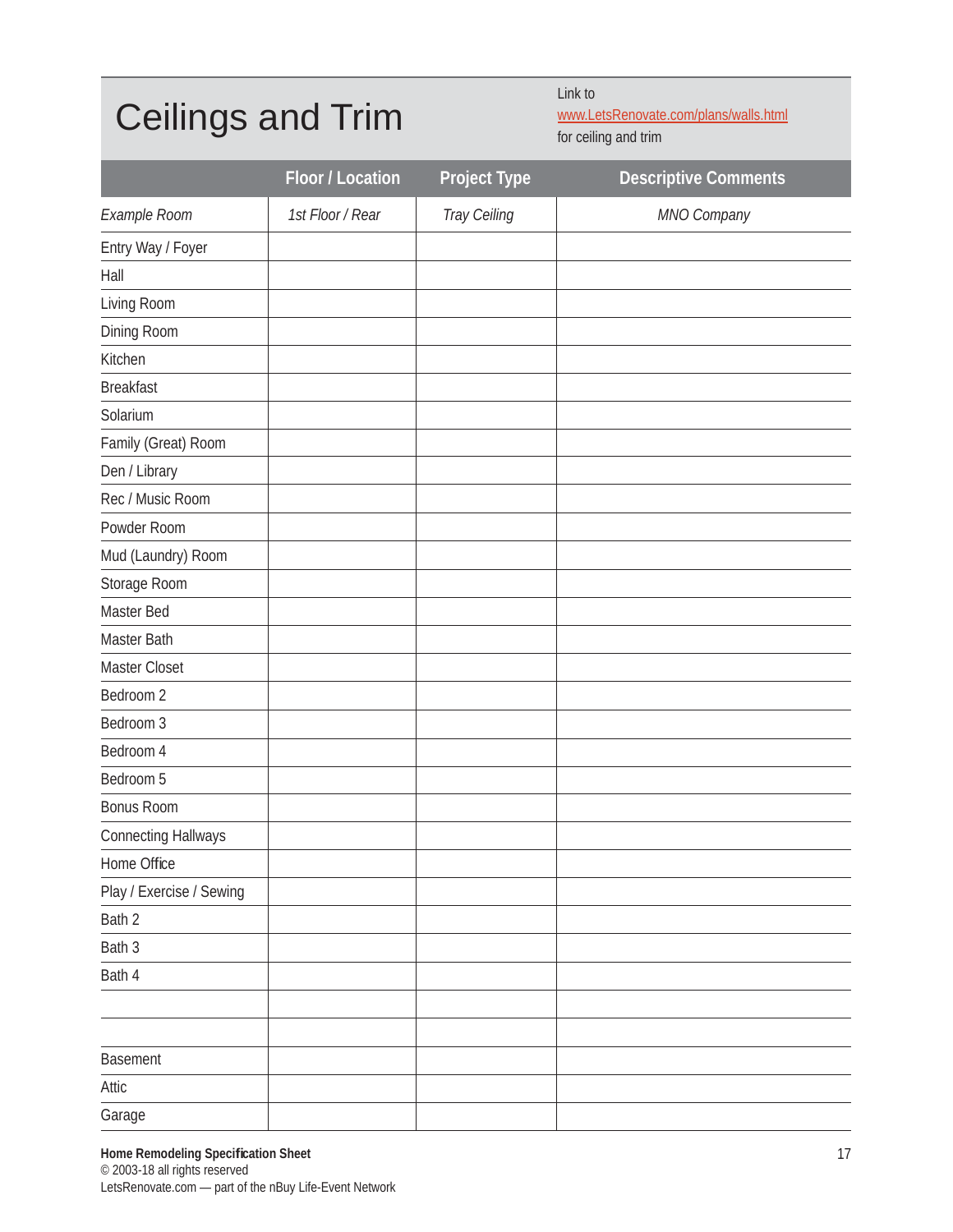## Kitchen

Link to www.LetsRenovate.com/kitchen-remodeling

for kitchen products and ideas

|   | <b>Kitchen Design</b>     | <b>Type</b>  |
|---|---------------------------|--------------|
|   | Cabinets                  | Description: |
|   | Lazy Susan                | Description: |
|   | <b>Drawers Size</b>       | Description: |
|   | Counter Tops              | Description: |
|   | Seating Area              | Description: |
|   | Islands                   | Description: |
|   | <b>Sinks</b>              | Description: |
|   | Faucets / Fittings        | Description: |
|   | Sink Appliances           | Description: |
|   | Pantry / Storage          | Description: |
|   | Open Shelving             | Description: |
|   | Wine Storage              | Description: |
|   | Other                     | Description: |
|   | <b>Kitchen Appliances</b> | <b>Type</b>  |
|   | Cooking Tops              | Description: |
|   | Cooking Ranges            | Description: |
| ┙ | Microwave Ovens           | Description: |
|   |                           |              |
|   | Exhaust Vents / Hoods     | Description: |
|   | Dishwasher                | Description: |
|   | <b>Trash Compactors</b>   | Description: |
|   | Recycle Bins              | Description: |
|   | Other                     | Description: |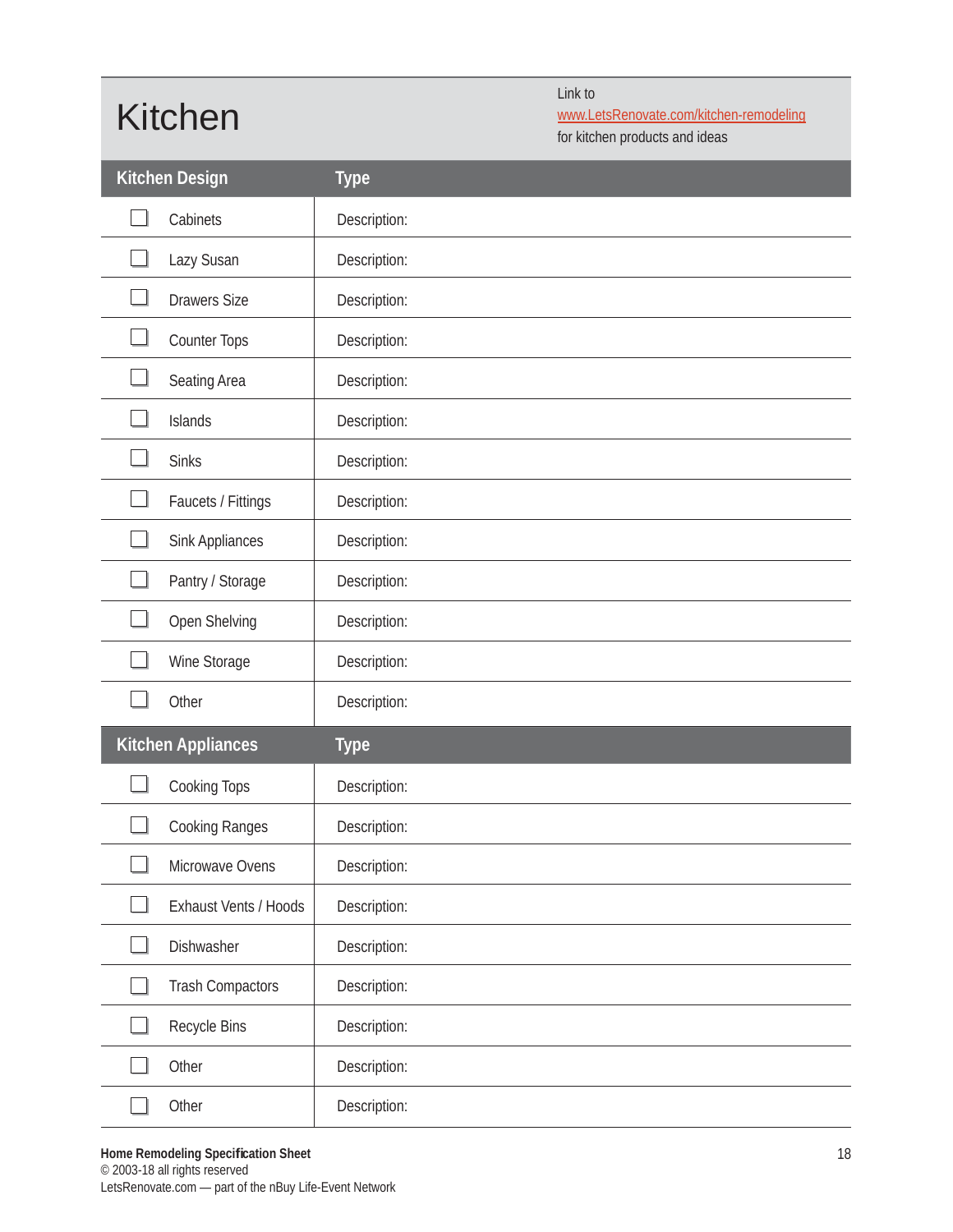### Bath

Link to

www.LetsRenovate.com/bathroom-remodeling

for bath products and ideas

|                   | <b>Master Bath</b>        | <b>Type</b>  |
|-------------------|---------------------------|--------------|
|                   | <b>Bath Tub</b>           | Description: |
|                   | Shower                    | Description: |
|                   | <b>Sinks</b>              | Description: |
|                   | Faucet / Fittings         | Description: |
|                   | Cabinets                  | Description: |
|                   | <b>Toilets</b>            | Description: |
|                   | Other Appliances          | Description: |
|                   | Medicine Cabinets         | Description: |
|                   | Laundry Facilities        | Description: |
|                   | <b>Storage Facilities</b> | Description: |
|                   | Other                     | Description: |
|                   |                           |              |
| <b>Other Bath</b> |                           | <b>Type</b>  |
|                   | <b>Bath Tub</b>           | Description: |
|                   | Shower                    | Description: |
|                   | <b>Sinks</b>              | Description: |
|                   | Faucet / Fittings         | Description: |
|                   | Cabinets                  | Description: |
|                   | <b>Toilets</b>            | Description: |
|                   | Other Appliances          | Description: |
|                   | Medicine Cabinets         | Description: |
|                   | Laundry Facilities        | Description: |
|                   | <b>Storage Facilities</b> | Description: |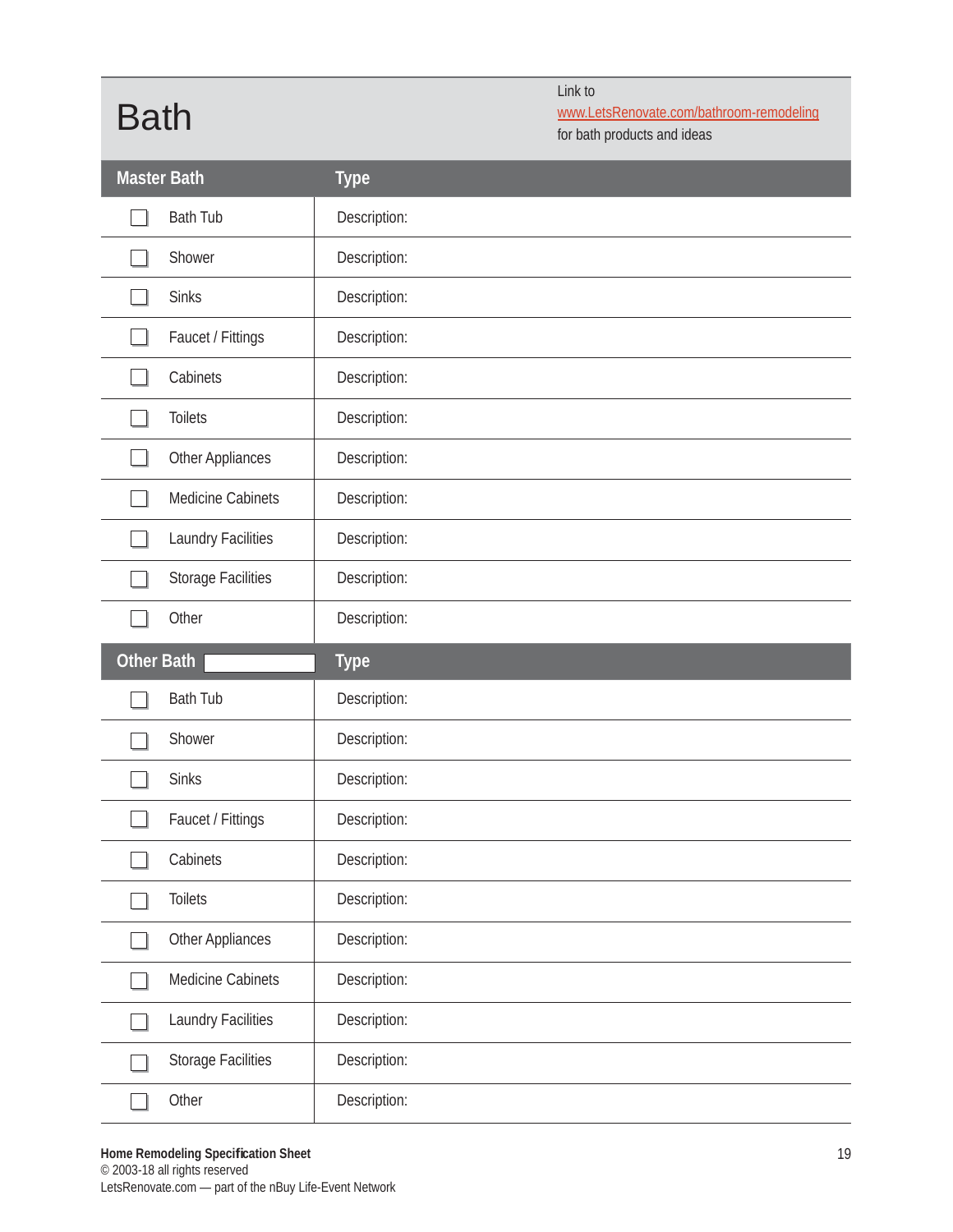## Cleaning Closet

Link to

www.LetsRenovate.com/upstairs/

for cleaning products and ideas

|          | <b>Laundry Room</b>    | <b>Type</b>  |
|----------|------------------------|--------------|
|          | For Electric Appliance | Description: |
|          | For Gas Appliance      | Description: |
|          | <b>Utility Sink</b>    | Description: |
|          | Laundry Shoot          | Description: |
|          | Folding Counter Top    | Description: |
|          | Shelving               | Description: |
|          | Cabinets               | Description: |
|          | Other                  | Description: |
|          | Other                  | Description: |
|          | <b>Cleaning Closet</b> | <b>Type</b>  |
|          |                        |              |
|          | Centralized Vacuum     | Description: |
|          | Shelving               | Description: |
|          | Cabinets               | Description: |
|          | <b>Utility Sink</b>    | Description: |
|          | Other                  | Description: |
|          | Other                  | Description: |
|          | Other                  | Description: |
| Mud Room |                        | <b>Type</b>  |
|          | Yes                    | Description: |
|          | Requirements           | Description: |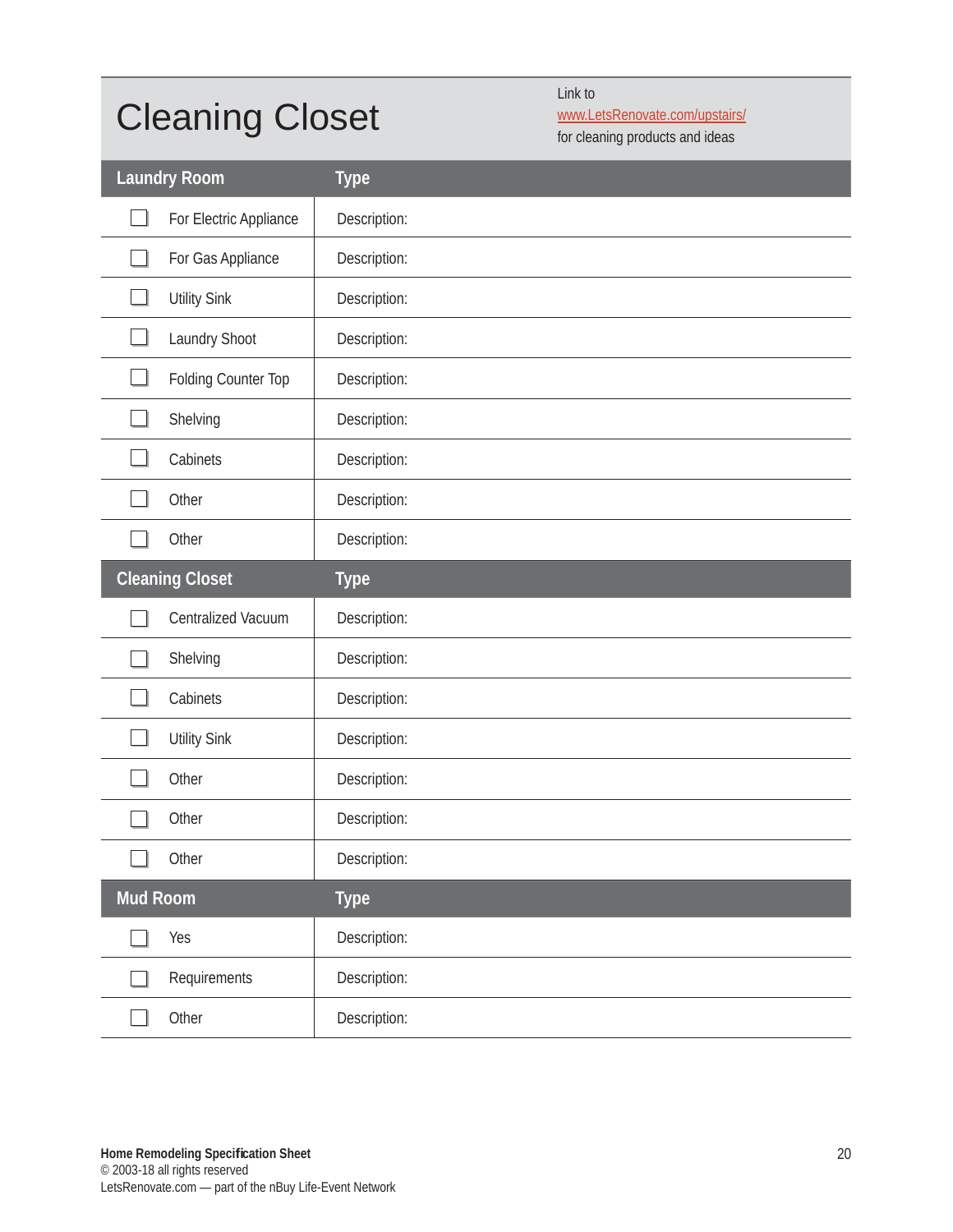#### Flooring

Link to

www.LetsRenovate.com/plans/floors.html for flooring ideas and plans

|                            | Floor / Location | <b>Floor Finish</b> | <b>Descriptive Comments</b>              |
|----------------------------|------------------|---------------------|------------------------------------------|
| Example Room               | 1st Floor / Rear | Hardwood            | Maple Finish from XYZ Company, Model 123 |
| Entry Way / Foyer          |                  |                     |                                          |
| Hall                       |                  |                     |                                          |
| Living Room                |                  |                     |                                          |
| Dining Room                |                  |                     |                                          |
| Kitchen                    |                  |                     |                                          |
| <b>Breakfast</b>           |                  |                     |                                          |
| Solarium                   |                  |                     |                                          |
| Family (Great) Room        |                  |                     |                                          |
| Den / Library              |                  |                     |                                          |
| Rec / Music Room           |                  |                     |                                          |
| Powder Room                |                  |                     |                                          |
| Mud (Laundry) Room         |                  |                     |                                          |
| Storage Room               |                  |                     |                                          |
| Master Bed                 |                  |                     |                                          |
| Master Bath                |                  |                     |                                          |
| Master Closet              |                  |                     |                                          |
| Bedroom 2                  |                  |                     |                                          |
| Bedroom 3                  |                  |                     |                                          |
| Bedroom 4                  |                  |                     |                                          |
| Bedroom 5                  |                  |                     |                                          |
| <b>Bonus Room</b>          |                  |                     |                                          |
| <b>Connecting Hallways</b> |                  |                     |                                          |
| Home Office                |                  |                     |                                          |
| Play / Exercise / Sewing   |                  |                     |                                          |
| Bath 2                     |                  |                     |                                          |
| Bath 3                     |                  |                     |                                          |
| Bath 4                     |                  |                     |                                          |
|                            |                  |                     |                                          |
|                            |                  |                     |                                          |
| <b>Basement</b>            |                  |                     |                                          |
| Attic                      |                  |                     |                                          |
| Garage                     |                  |                     |                                          |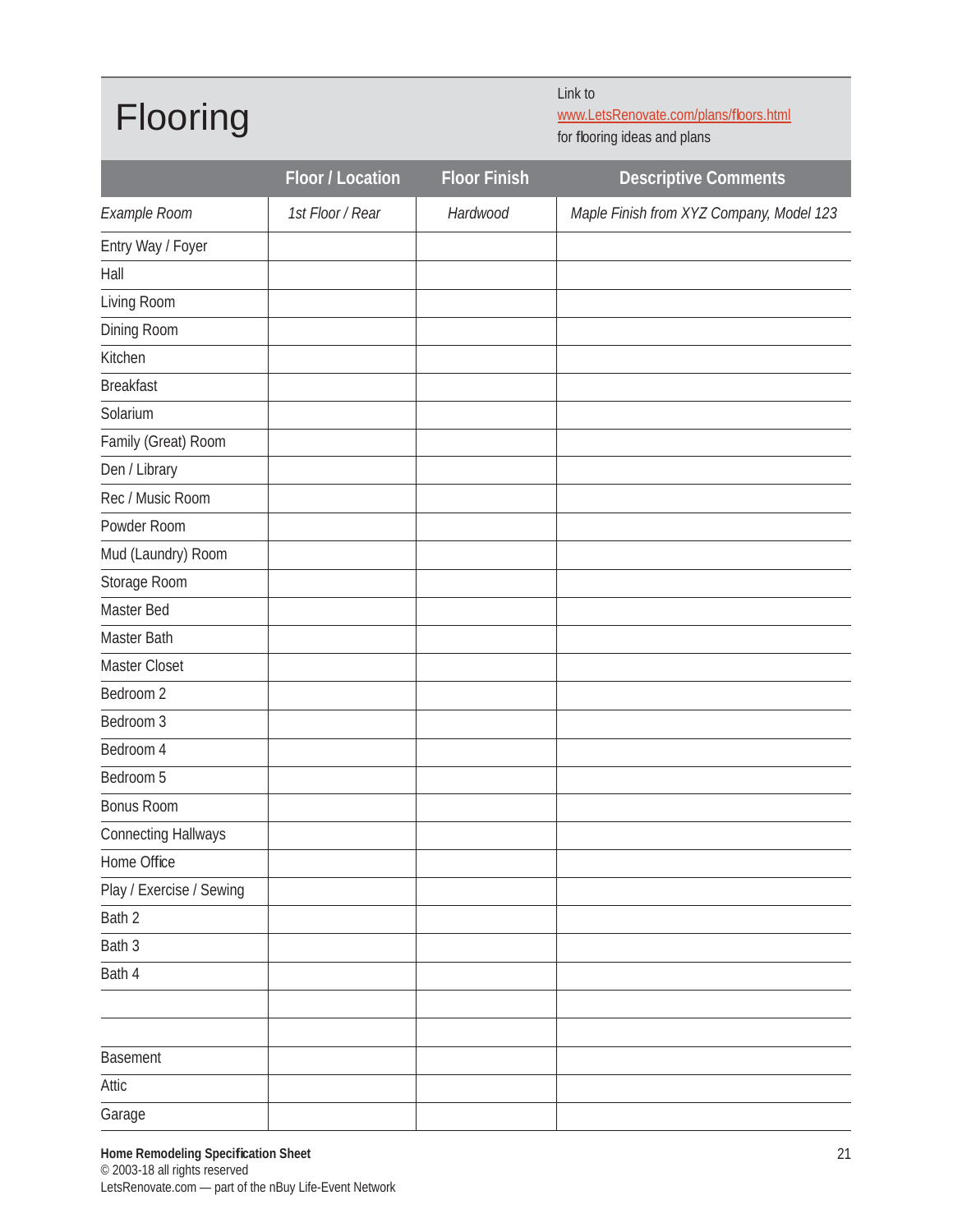## Lighting

Link to www.LetsRenovate.com/plans/lighting.html

for room lighting ideas

|                            | Floor / Location | <b>Required Lighting</b> | <b>Descriptive Comments</b> |
|----------------------------|------------------|--------------------------|-----------------------------|
| Example Room               | 1st Floor / Rear | Ceiling Fan              | Benchwood, TUV Company      |
| Entry Way / Foyer          |                  |                          |                             |
| Hall                       |                  |                          |                             |
| Living Room                |                  |                          |                             |
| Dining Room                |                  |                          |                             |
| Kitchen                    |                  |                          |                             |
| <b>Breakfast</b>           |                  |                          |                             |
| Solarium                   |                  |                          |                             |
| Family (Great) Room        |                  |                          |                             |
| Den / Library              |                  |                          |                             |
| Rec / Music Room           |                  |                          |                             |
| Powder Room                |                  |                          |                             |
| Mud (Laundry) Room         |                  |                          |                             |
| Storage Room               |                  |                          |                             |
| Master Bed                 |                  |                          |                             |
| Master Bath                |                  |                          |                             |
| Master Closet              |                  |                          |                             |
| Bedroom 2                  |                  |                          |                             |
| Bedroom 3                  |                  |                          |                             |
| Bedroom 4                  |                  |                          |                             |
| Bedroom 5                  |                  |                          |                             |
| Bonus Room                 |                  |                          |                             |
| <b>Connecting Hallways</b> |                  |                          |                             |
| Home Office                |                  |                          |                             |
| Play / Exercise / Sewing   |                  |                          |                             |
| Bath 2                     |                  |                          |                             |
| Bath 3                     |                  |                          |                             |
| Bath 4                     |                  |                          |                             |
|                            |                  |                          |                             |
|                            |                  |                          |                             |
| Basement                   |                  |                          |                             |
| Attic                      |                  |                          |                             |
| Garage                     |                  |                          |                             |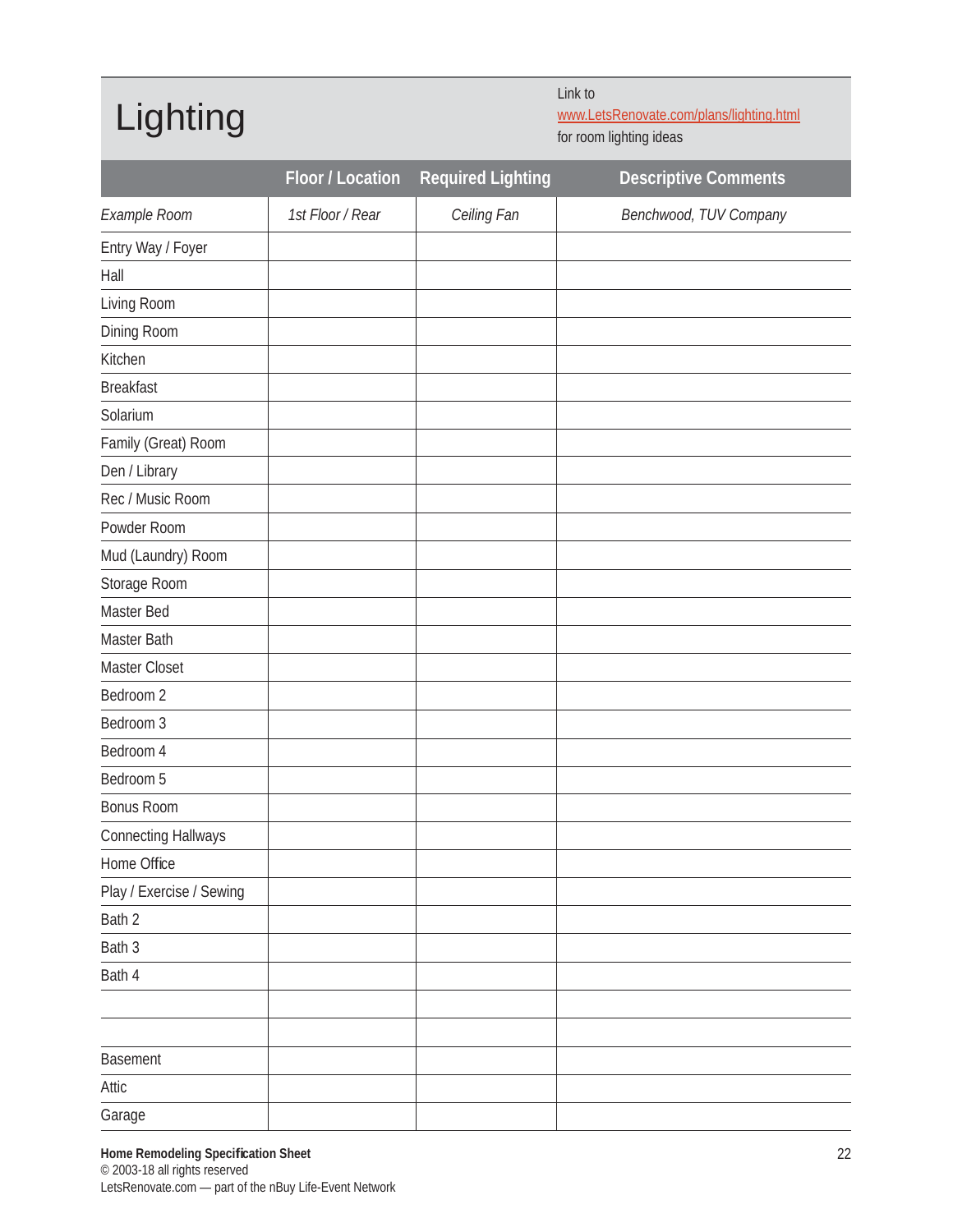#### Other Amenities

Link to

www.LetsRenovate.com/improve for all other home remodeling ideas

|                            | Floor / Location | <b>Amenities</b>      | <b>Descriptive Comments</b>           |
|----------------------------|------------------|-----------------------|---------------------------------------|
| Example Room               | 1st Floor / Rear | Fireplace, Book Shelf | Gas Fireplace, TUV Company, Model 66Z |
| Entry Way / Foyer          |                  |                       |                                       |
| Hall                       |                  |                       |                                       |
| Living Room                |                  |                       |                                       |
| Dining Room                |                  |                       |                                       |
| Kitchen                    |                  |                       |                                       |
| <b>Breakfast</b>           |                  |                       |                                       |
| Solarium                   |                  |                       |                                       |
| Family (Great) Room        |                  |                       |                                       |
| Den / Library              |                  |                       |                                       |
| Rec / Music Room           |                  |                       |                                       |
| Powder Room                |                  |                       |                                       |
| Mud (Laundry) Room         |                  |                       |                                       |
| Storage Room               |                  |                       |                                       |
| Master Bed                 |                  |                       |                                       |
| Master Bath                |                  |                       |                                       |
| Master Closet              |                  |                       |                                       |
| Bedroom 2                  |                  |                       |                                       |
| Bedroom 3                  |                  |                       |                                       |
| Bedroom 4                  |                  |                       |                                       |
| Bedroom 5                  |                  |                       |                                       |
| <b>Bonus Room</b>          |                  |                       |                                       |
| <b>Connecting Hallways</b> |                  |                       |                                       |
| Home Office                |                  |                       |                                       |
| Play / Exercise / Sewing   |                  |                       |                                       |
| Bath 2                     |                  |                       |                                       |
| Bath 3                     |                  |                       |                                       |
| Bath 4                     |                  |                       |                                       |
|                            |                  |                       |                                       |
|                            |                  |                       |                                       |
| Basement                   |                  |                       |                                       |
| Attic                      |                  |                       |                                       |
| Garage                     |                  |                       |                                       |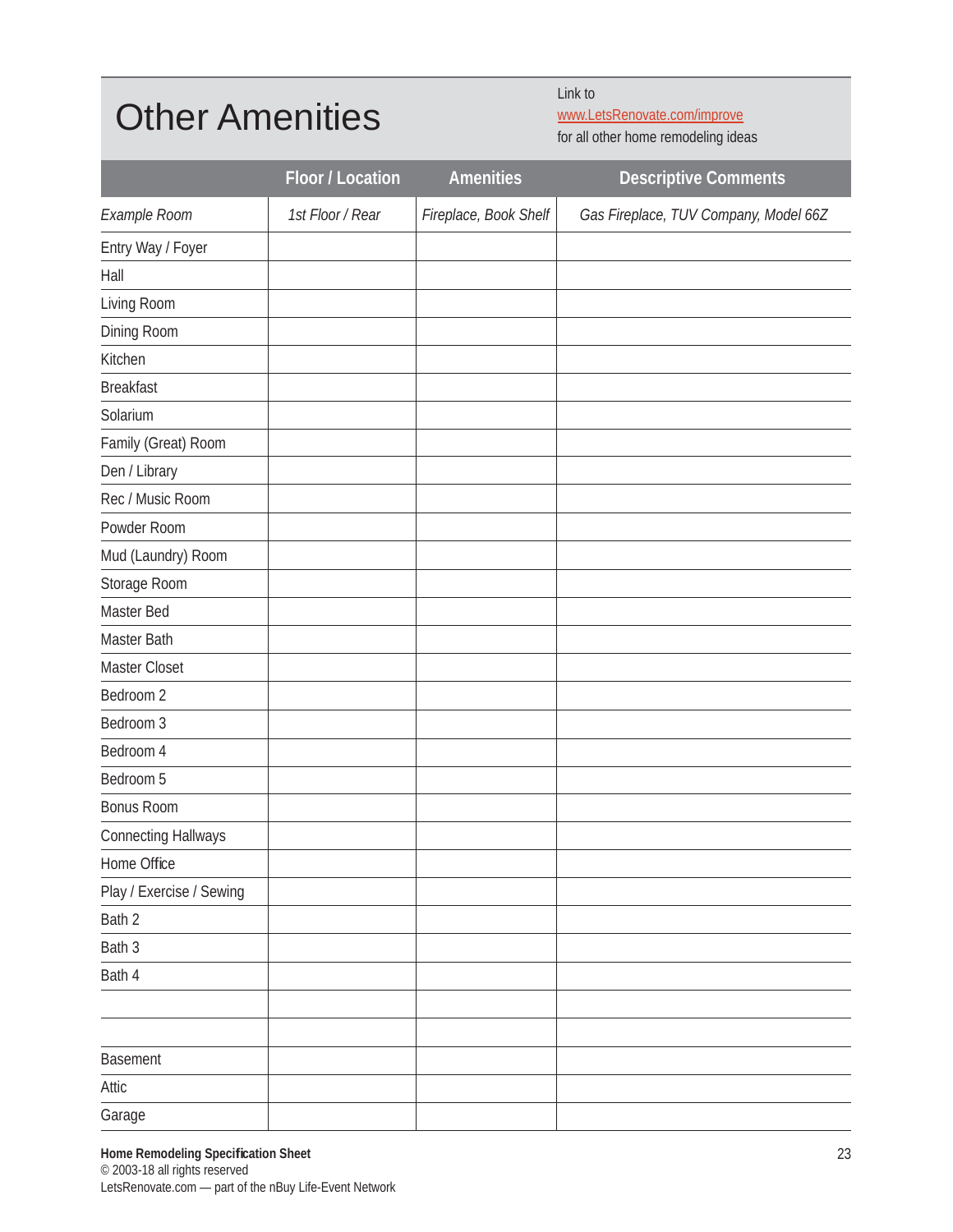### Garage / Pathways

Link to www.LetsRenovate.com/exterior/

for exterior home

| Garage    |                    | <b>Type</b>  |
|-----------|--------------------|--------------|
|           | Flooring           | Description: |
|           | Electrical         | Description: |
|           | Lighting           | Description: |
|           | Walls              | Description: |
|           | Insulation         | Description: |
|           | Other              | Description: |
|           | Other              | Description: |
| Drive Way |                    | <b>Type</b>  |
|           | Interlocking Block | Description: |
|           | <b>Brick</b>       | Description: |
|           | Asphalt Paving     | Description: |
|           | Concrete Paving    | Description: |
|           | Pebble Rock        | Description: |
|           | Other              | Description: |
|           | Other              | Description: |
| Path Ways |                    | <b>Type</b>  |
|           | Interlocking Block | Description: |
|           | <b>Brick</b>       | Description: |
|           | Stone              | Description: |
|           | Concrete Paving    | Description: |
|           | Pebble Rock        | Description: |
|           | Other              | Description: |
|           | Other              | Description: |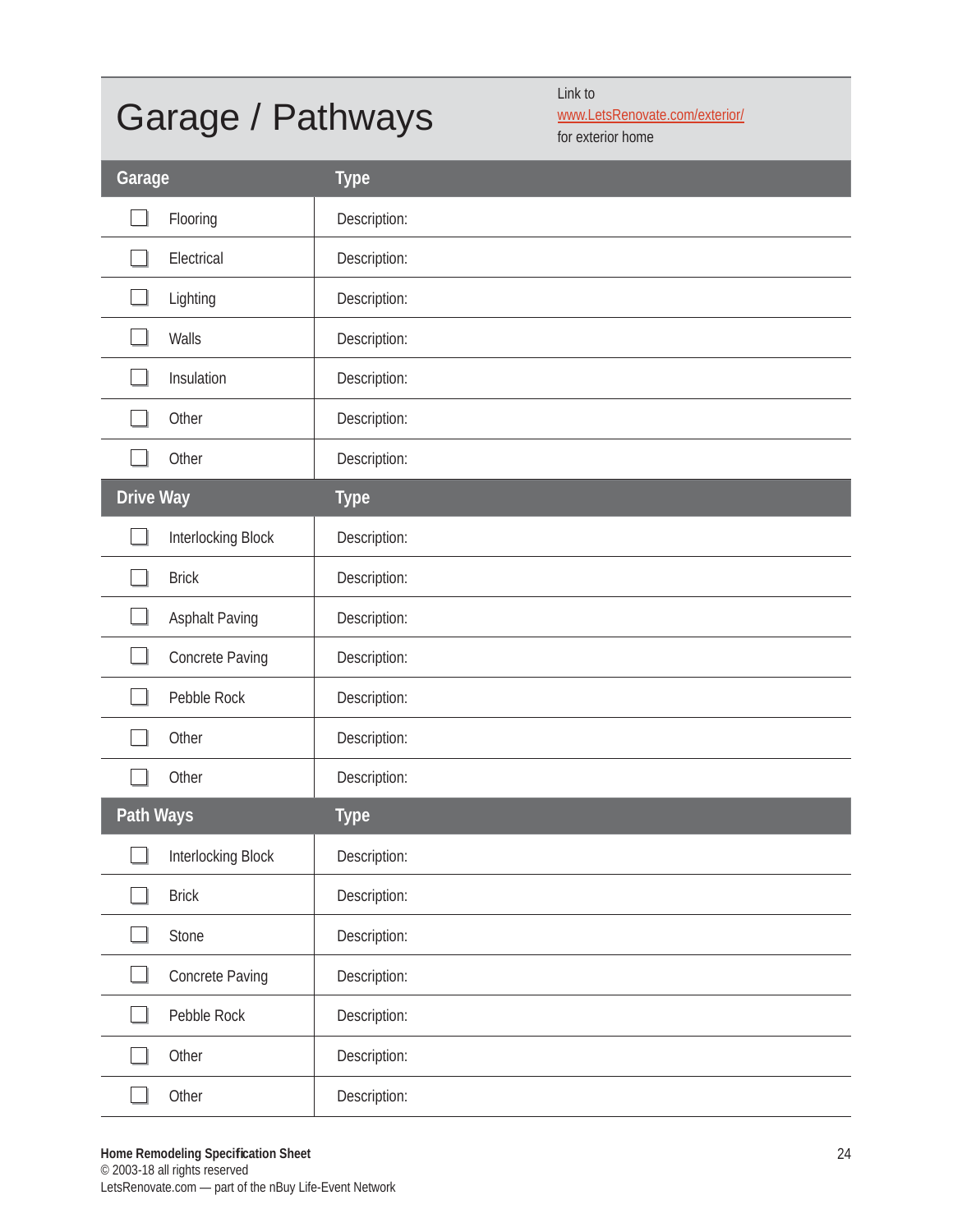#### Around the Deck

Link to

www.LetsRenovate.com/outside/ for outside and garden planning

| <b>Deck</b>   |                      | <b>Type</b>  |
|---------------|----------------------|--------------|
|               | Deck Design          | Description: |
|               | <b>Wood Decks</b>    | Description: |
|               | Wood Composite       | Description: |
|               | Vinyl Decks          | Description: |
|               | Railings             | Description: |
|               | Other                | Description: |
|               | Other                | Description: |
| <b>Patios</b> |                      | <b>Type</b>  |
|               | Interlocking Block   | Description: |
|               | <b>Brick</b>         | Description: |
|               | Stone                | Description: |
|               | Concrete             | Description: |
|               | Pebble Rock          | Description: |
|               | Other                | Description: |
|               | Other                | Description: |
|               | Entertainment        | <b>Type</b>  |
| ᅳ             | <b>Grill Station</b> | Description: |
|               |                      |              |
|               | Fire Pits            | Description: |
|               |                      |              |
|               | Other                | Description: |
|               |                      |              |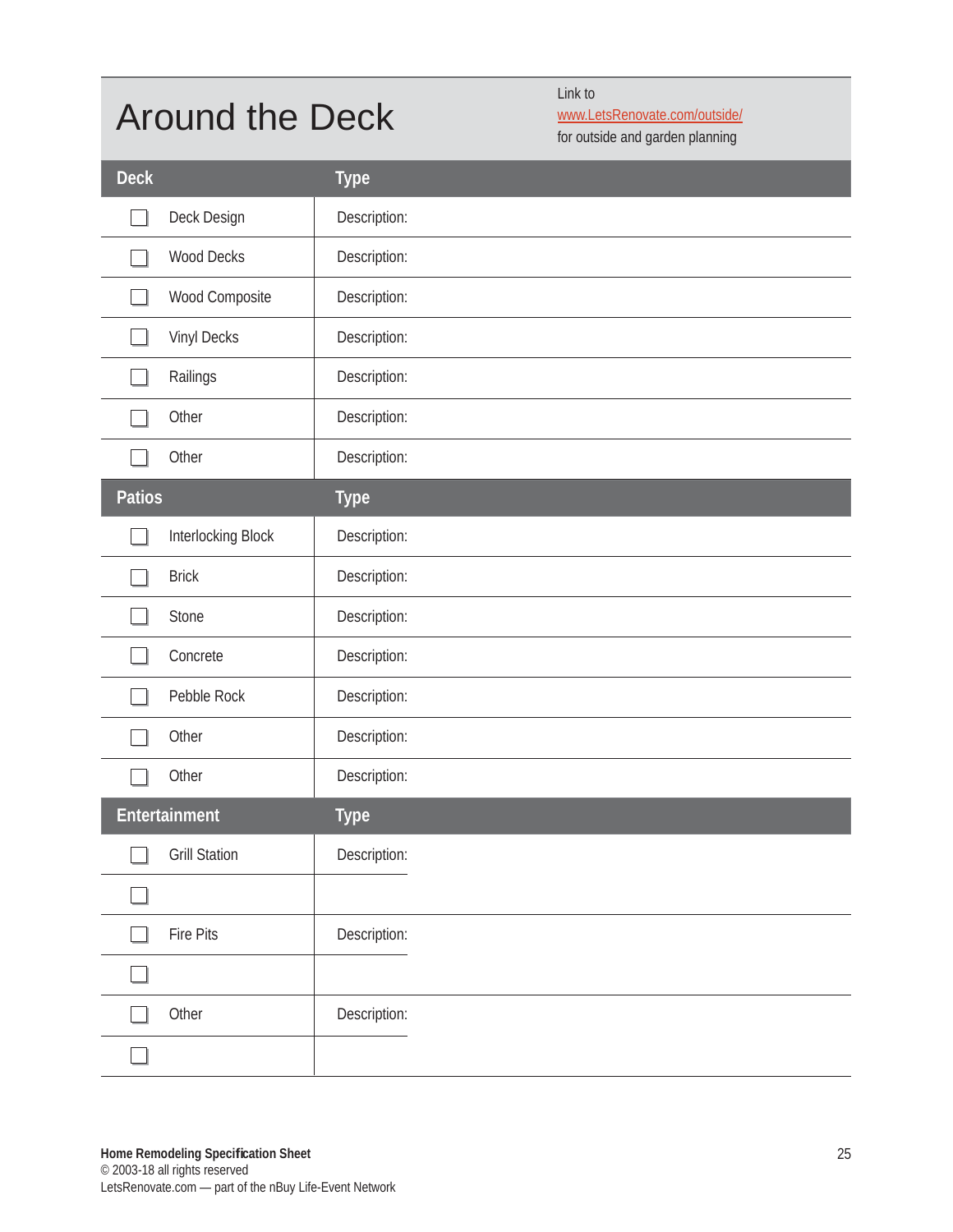# Water / Sport

Link to

www.LetsRenovate.com/outside/ for outside and garden planning

|       | <b>Water Facilities</b> | <b>Type</b>  |
|-------|-------------------------|--------------|
|       | Spa                     | Description: |
|       | <b>Hot Tubs</b>         | Description: |
|       | Swimming Pool           | Description: |
|       |                         |              |
|       | Swimming Deck           | Description: |
|       | Swimming Fencing        | Description: |
|       | Other Swimming          | Description: |
|       | Water Pond              |              |
|       |                         |              |
|       | Fountains               | Description: |
|       |                         |              |
| Sport |                         | <b>Type</b>  |
|       | Tennis Court            | Description: |
|       |                         |              |
|       | <b>Basketball Court</b> | Description: |
|       |                         |              |
| ┙     | Play Area               | Description: |
|       |                         |              |
|       | Other                   | Description: |
|       |                         |              |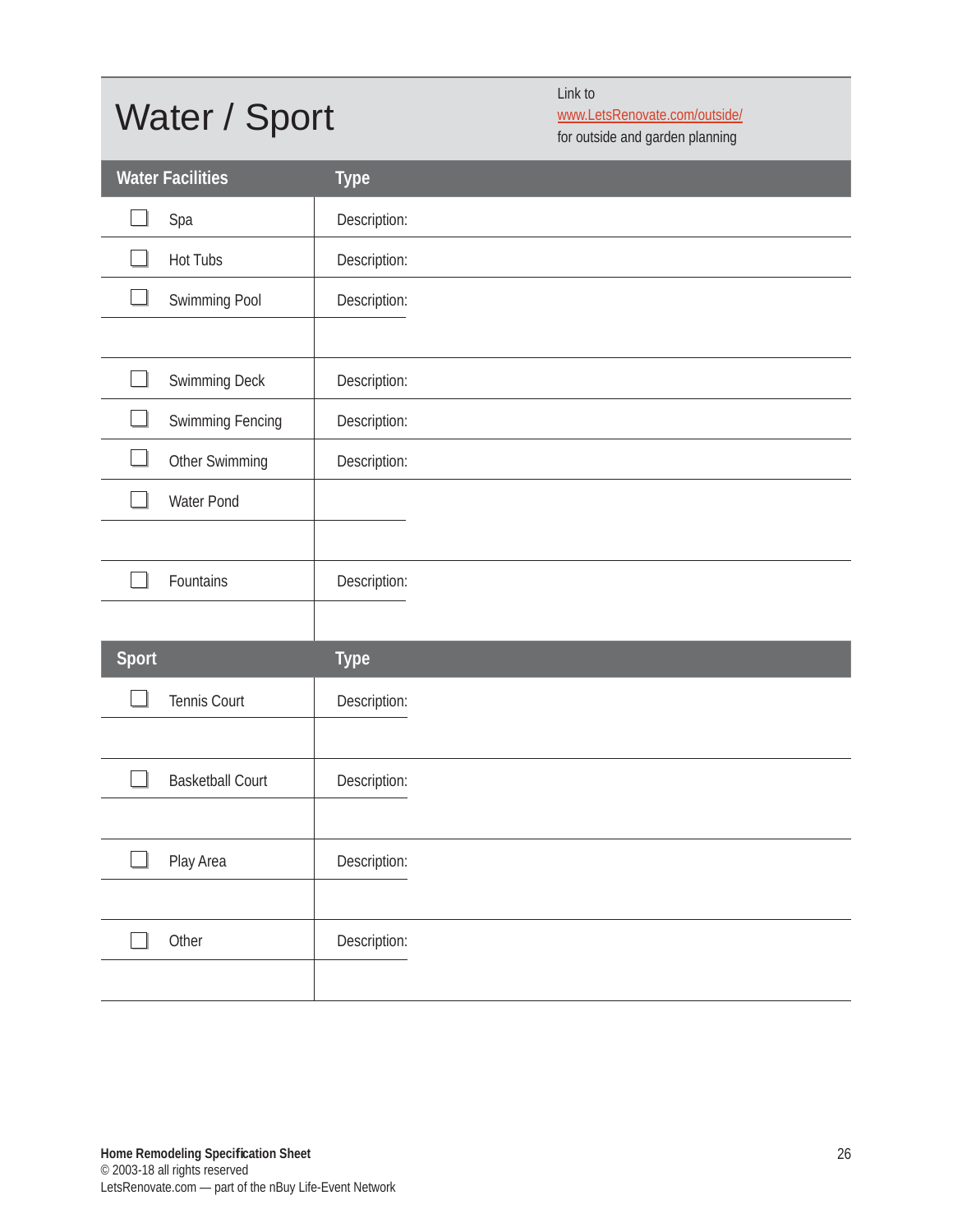# Garden Design

Link to

www.LetsRenovate.com/outside/ for outside and garden planning

| <b>Exterior Front</b>    | <b>Type</b>  |
|--------------------------|--------------|
| Along the House          | Description: |
| <b>Flower Beds</b>       | Description: |
| Trees / Shrubs           | Description: |
| Lighting                 | Description: |
| Other                    | Description: |
| <b>Facing Right Side</b> | <b>Type</b>  |
| Along the House          | Description: |
| <b>Flower Beds</b>       | Description: |
| Trees / Shrubs           | Description: |
| Lighting                 | Description: |
| Other                    | Description: |
|                          |              |
| <b>Facing Left Side</b>  | <b>Type</b>  |
| Along the House          | Description: |
| <b>Flower Beds</b>       | Description: |
| Trees / Shrubs           | Description: |
| Lighting                 | Description: |
| Other                    | Description: |
| <b>Exterior Rear</b>     | <b>Type</b>  |
| Along the House          | Description: |
| <b>Flower Beds</b>       | Description: |
| Trees / Shrubs           | Description: |
| Lighting                 | Description: |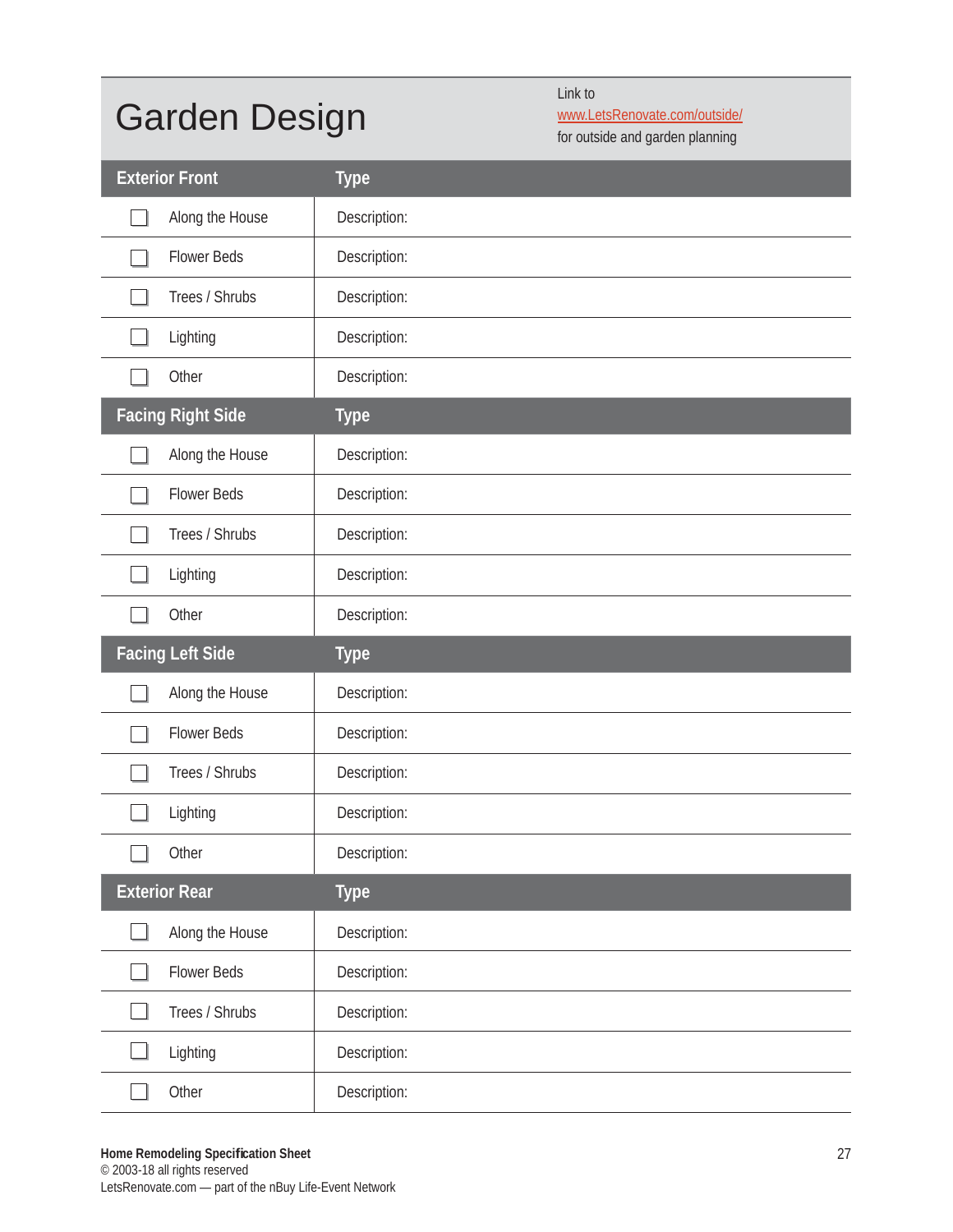#### Garden Elements

Link to www.LetsRenovate.com/outside/

for outside and garden planning

| <b>Elements</b> |                           | <b>Type</b>  |
|-----------------|---------------------------|--------------|
|                 | Irrigation System         | Description: |
|                 | Other Watering System     | Description: |
|                 | <b>Decorative Fencing</b> | Description: |
|                 | Privacy Fencing           | Description: |
|                 | Animal Fencing            | Description: |
|                 | Other Fencing             | Description: |
|                 | <b>Privacy Barriers</b>   | Description: |
|                 | Arbors / Awnings          | Description: |
|                 | Gazebos                   | Description: |
|                 | Greenhouse                | Description: |
|                 | Storage Sheds             | Description: |
|                 | Flag Pole                 | Description: |
|                 | Mail Box                  | Description: |
|                 | Other Out Structure       | Description: |
|                 | Other Out Structure       | Description: |
|                 | Other                     | Description: |
| $\Box$          | Other                     | Description: |
|                 | Other                     | Description: |
|                 | Other                     | Description: |
|                 | Other                     | Description: |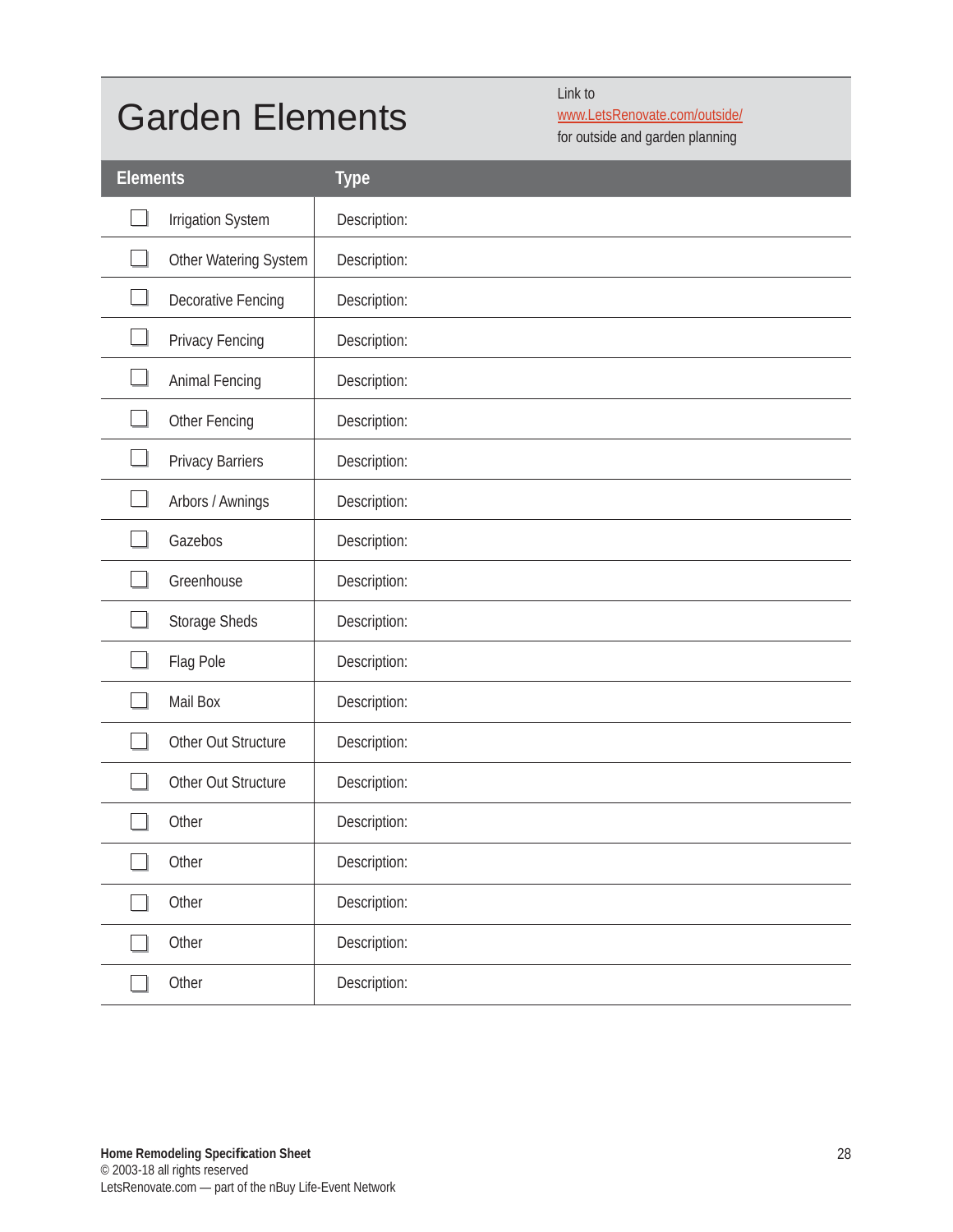#### Interior Decorate

Link to

www.LetsRenovate.com/improve

for room decorating ideas

|                            | Location         | Decor Item    | <b>Descriptive Comments</b> |
|----------------------------|------------------|---------------|-----------------------------|
| Example Room               | 1st Floor / Rear | Leather Couch | HJK Furniture, Model 44-KK  |
| Entry Way / Foyer          |                  |               |                             |
| Hall                       |                  |               |                             |
| Living Room                |                  |               |                             |
| Dining Room                |                  |               |                             |
| Kitchen                    |                  |               |                             |
| <b>Breakfast</b>           |                  |               |                             |
| Solarium                   |                  |               |                             |
| Family (Great) Room        |                  |               |                             |
| Den / Library              |                  |               |                             |
| Rec / Music Room           |                  |               |                             |
| Powder Room                |                  |               |                             |
| Mud (Laundry) Room         |                  |               |                             |
| Storage Room               |                  |               |                             |
| Master Bed                 |                  |               |                             |
| Master Bath                |                  |               |                             |
| Master Closet              |                  |               |                             |
| Bedroom 2                  |                  |               |                             |
| Bedroom 3                  |                  |               |                             |
| Bedroom 4                  |                  |               |                             |
| Bedroom 5                  |                  |               |                             |
| <b>Bonus Room</b>          |                  |               |                             |
| <b>Connecting Hallways</b> |                  |               |                             |
| Home Office                |                  |               |                             |
| Play / Exercise / Sewing   |                  |               |                             |
| Bath 2                     |                  |               |                             |
| Bath 3                     |                  |               |                             |
| Bath 4                     |                  |               |                             |
|                            |                  |               |                             |
|                            |                  |               |                             |
| Basement                   |                  |               |                             |
| Attic                      |                  |               |                             |
| Garage                     |                  |               |                             |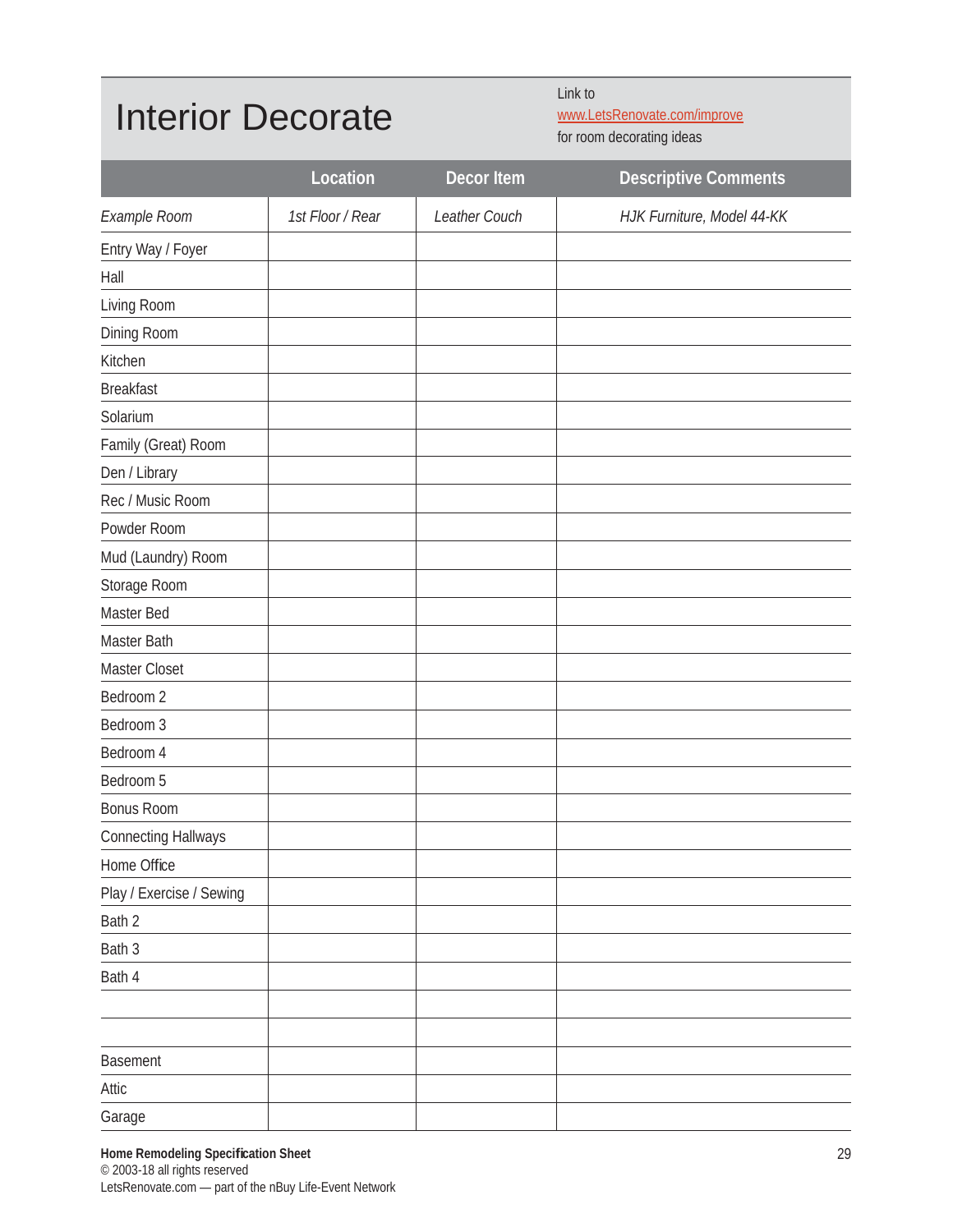#### Exterior Decorate

Link to

www.LetsRenovate.com/outside/ for outside gardening and landscaping ideas

|                   | Location         | <b>Decor Item</b>  | <b>Descriptive Comments</b> |
|-------------------|------------------|--------------------|-----------------------------|
| Example Area      | Along Back Fence | <b>High Scrubs</b> | Link to: www.something.com  |
| Deck Area         |                  |                    |                             |
| Deck Area         |                  |                    |                             |
| Deck Area         |                  |                    |                             |
| Patio Area        |                  |                    |                             |
| Patio Area        |                  |                    |                             |
| Patio Area        |                  |                    |                             |
| Front Yard        |                  |                    |                             |
| Front Yard        |                  |                    |                             |
| Front Yard        |                  |                    |                             |
| Side Yard         |                  |                    |                             |
| Side Yard         |                  |                    |                             |
| Side Yard         |                  |                    |                             |
| Side Yard         |                  |                    |                             |
| Rear Yard         |                  |                    |                             |
| Rear Yard         |                  |                    |                             |
| Rear Yard         |                  |                    |                             |
| Rear Yard         |                  |                    |                             |
| Rear Yard         |                  |                    |                             |
| Garden Bed / Area |                  |                    |                             |
| Garden Bed / Area |                  |                    |                             |
| Garden Bed / Area |                  |                    |                             |
| Garden Bed / Area |                  |                    |                             |
| Garden Bed / Area |                  |                    |                             |
| Garden Bed / Area |                  |                    |                             |
| Garden Bed / Area |                  |                    |                             |
| Garden Bed / Area |                  |                    |                             |
| Other             |                  |                    |                             |
| Other             |                  |                    |                             |
| Other             |                  |                    |                             |
| Other             |                  |                    |                             |
|                   |                  |                    |                             |
|                   |                  |                    |                             |